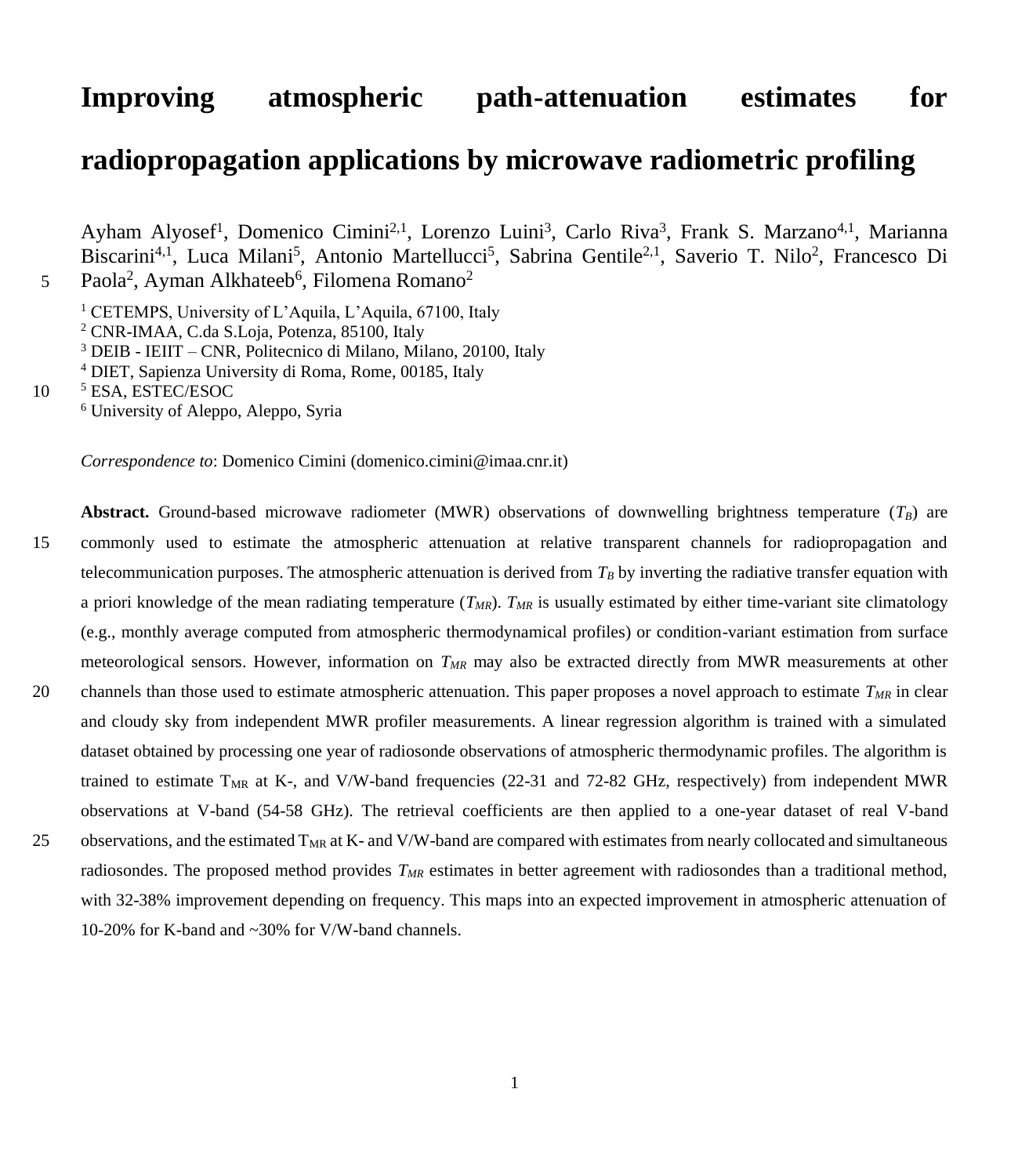### **1 Introduction**

- 30 There is a continuous trend to use higher frequencies in the development of Satellite Communication (SatCom), as lower frequency bands become saturated (e.g., Biscarini et al., 2017). Europe's current Earth observation programs with the Sentinel satellite constellation generate a daily data volume of terabytes, requiring new broadband links to access the data. In future interplanetary explorer missions, the need for high throughput communications will also become more pressing due to a wider range of observed parameters and teleoperated landers or rovers, avoiding data loss due to limited on-board memory or data
- 35 compression (Jebril et al., 2007; Acosta et al., 2012). In remote areas on Earth, like Antarctica, it is of concern to forward scientific data via satellite to the research facilities(Bonifazi et al., 2002). All mentioned scientific applications have in common that the increase in data volume requires higher transmission capacities than those available nowadays. Current highthroughput SatCom systems operate at  $X(8-12 \text{ GHz})$ , Ku  $(12-18 \text{ GHz})$ , K  $(18-26)$  and Ka  $(26-40 \text{ GHz})$  band and presumably their next implementation will use Q (40-50 GHz) and V (50-75 GHz) bands, whereas W band (75-110 GHz) appears to be
- 40 the next natural evolution (Riva et al., 2014). Moving beyond the X and Ku bands to less congested higher frequencies increases the available bandwidth, allowing smaller equipment that consequently reduce the size of the satellite and launch vehicle (Cianca et al., 2011; Acosta et al., 2012; Emrick et al., 2014).

Ground-based microwave radiometer (MWR) observations of downwelling brightness temperature (*TB*) are commonly used to estimate the atmospheric attenuation at relatively transparent microwave channels for radiopropagation and 45 telecommunication purposes (e.g., Marzano et al., 2006; Marzano, 2007; Biscarini et al., 2019). However, higher frequencies are characterized by larger dynamics of atmospheric propagation effects, mainly because of higher atmospheric losses (rain, clouds and atmospheric gases). Planning of V and W band SatCom systems require experimental data to characterize these unexplored atmospheric radio channels (Mattioli et al., 2013; Riva et al., 2014; Biscarini and Marzano, 2020). Radiowave propagation models can provide a reliable estimate of the atmospheric path attenuation, but have been typically validated only 50 for frequencies up to 50 GHz (Riva et al., 2014). These models, recommended by the International Telecommunication Union (ITU), are based on past experimental campaigns at K/Ka and Q bands, whereas designing the Earth-satellite link budget at V and W bands would require satellite beacon data which are currently not available. It is then essential to investigate the behaviour of electromagnetic waves in the V and W bands to improve existing models and validate them by independent measurements (Lucente et al., 2008; Biscarini et al., 2019).

- 55 In response to this need, a measurement campaign has been recently planned to characterize the V- and W-band satellite atmospheric radio channel through ground-based microwave radiometric observations. The core observatory is located at Politecnico di Milano (Milan, Italy), where a four-channel MWR, including two V and W band channels at 72.5 and 82.5 GHz, respectively, are operated. An independent MWR, a 14-channel temperature and humidity profiler, is also operated in Spino d'Adda, 25 km from Milan (Italy). Atmospheric path attenuation is derived from MWR *T<sup>B</sup>* observations inverting the radiative
- 60 transfer equation with a prior knowledge of the mean radiating temperature  $(T_{MR})$ . A priori  $T_{MR}$  is usually obtained either by monthly average values computed from radiosondes (e.g., Martellucci, 2007) or inferred from surface meteorological sensors
	- 2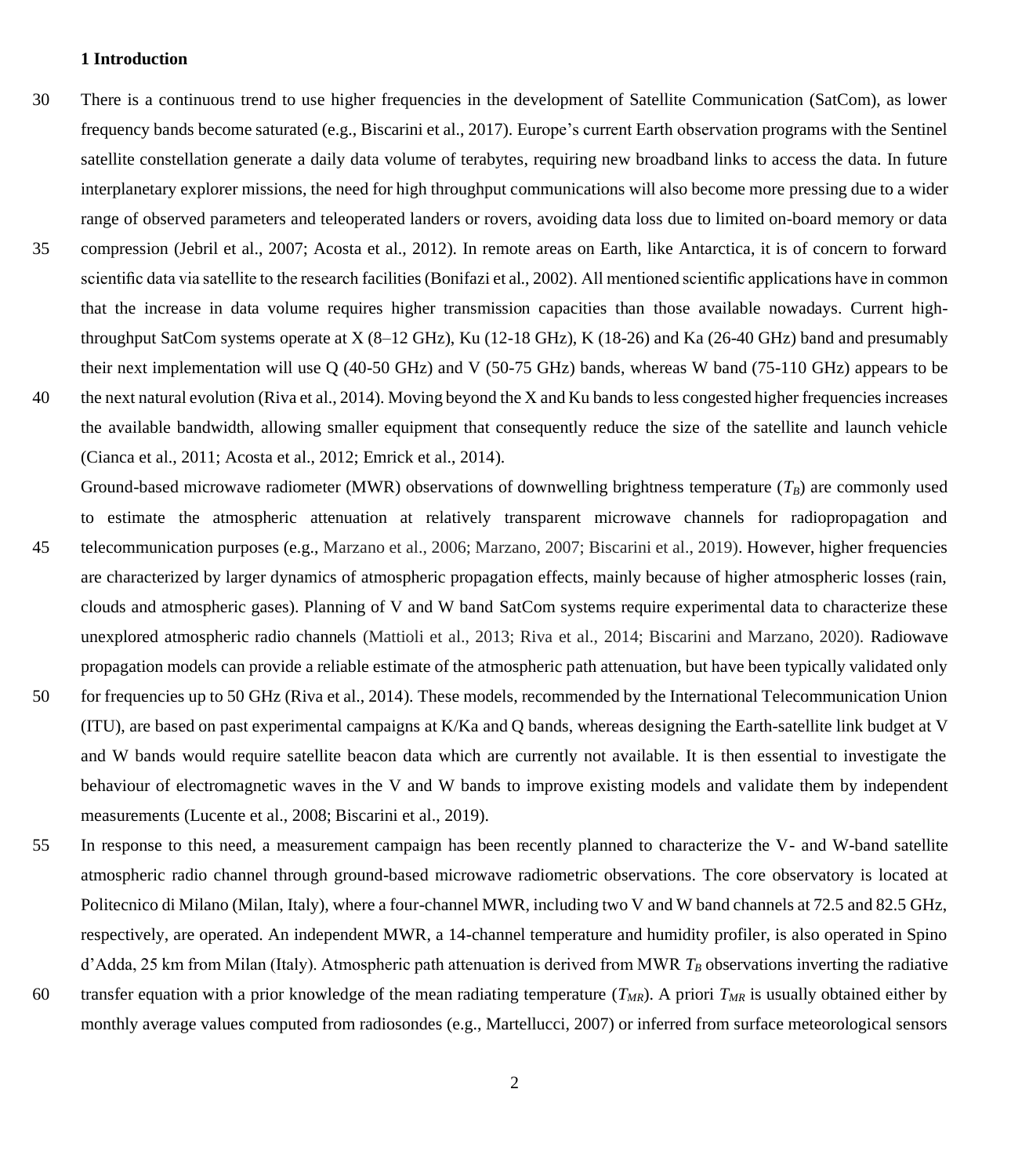(e.g., Luini et al., 2018) or derived from radiopropagation models (e.g., Mattioli et al., 2013; Biscarini and Marzano, 2020). The uncertainty in  $T_{MR}$  estimates contributes to the path attenuation uncertainty. To the aim of reducing this uncertainty, in this work we propose an original approach increasing the accuracy of  $T_{MR}$  estimates by exploiting independent MWR profiler

65 measurements. This is a follow up of the work presented at the 11th International Symposium on Tropospheric Profiling (Cimini et al., 2019). The paper is structured as follows: Section 2 describes the methodology, whereas Section 3 presents the available dataset; Section 4 presents the results and the obtained performance, and Section 4 summarises the results, providing hints for future work.

## 70 **2 Methodology**

The atmospheric brightness temperature  $T_B$  (K), measured by a MWR at frequency  $f_i$  and elevation angle  $\theta$ , can be used to estimate the atmospheric total path attenuation  $A_{MWR}(f_i, \theta)$  (in dB) using the following expression (e.g., Marzano, 2007; Ulaby et al., 2014):

75 
$$
A_{MWR}(f_i, \theta) = 10log_{10}\left(\frac{T_{MR}(f_i, \theta) - T_C}{T_{MR}(f_i, \theta) - T_B(f_i, \theta)}\right)
$$
(1)

where  $T_c$  is the cosmic background temperature (usually set to 2.73 K in the microwave and millimeter-wave range) and  $T_{MR}(f_i, \theta)$  is the mean radiating temperature (in K), which is given by (e.g., Han and Westwater, 2000):

80 
$$
T_{MR} = \frac{\int_0^\infty T(s)\alpha(s)e^{-\tau(0,s)}ds}{\int_0^\infty \alpha(s)e^{-\tau(0,s)}ds}
$$
 (2)

where 
$$
T(s)
$$
 and  $\alpha(s)$  are the atmospheric physical temperature and absorption coefficient along the path *s* and  $\tau(0, \infty) = \int_0^\infty \alpha(s)ds$  is the total atmospheric opacity (Np) from surface to the top of the atmosphere. As Eq.(2) suggests, the mean radiating temperature represents the mean temperature along the optical path weighted by the atmospheric transmission  $T_A = e^{-\tau}$ , i.e. the inverse of the atmospheric loss  $L_A = e^{\tau}$ . Note that Eq.(1) and (2) are derived from the radiative transfer equation for a non-scattering atmosphere (Swarztchild's equation) and adopting the Rayleigh-Jeans approximation (Janssen, 1993), commonly used in the microwave range to simplify the Planck's law with a linear relationship with temperature *T*,  $B_f(T) \approx 2k \frac{f^2}{c^2}T$ , where *k* and *c* are the Boltzmann and speed of light constants, respectively. In these conditions, the atmospheric opacity can be written as:

90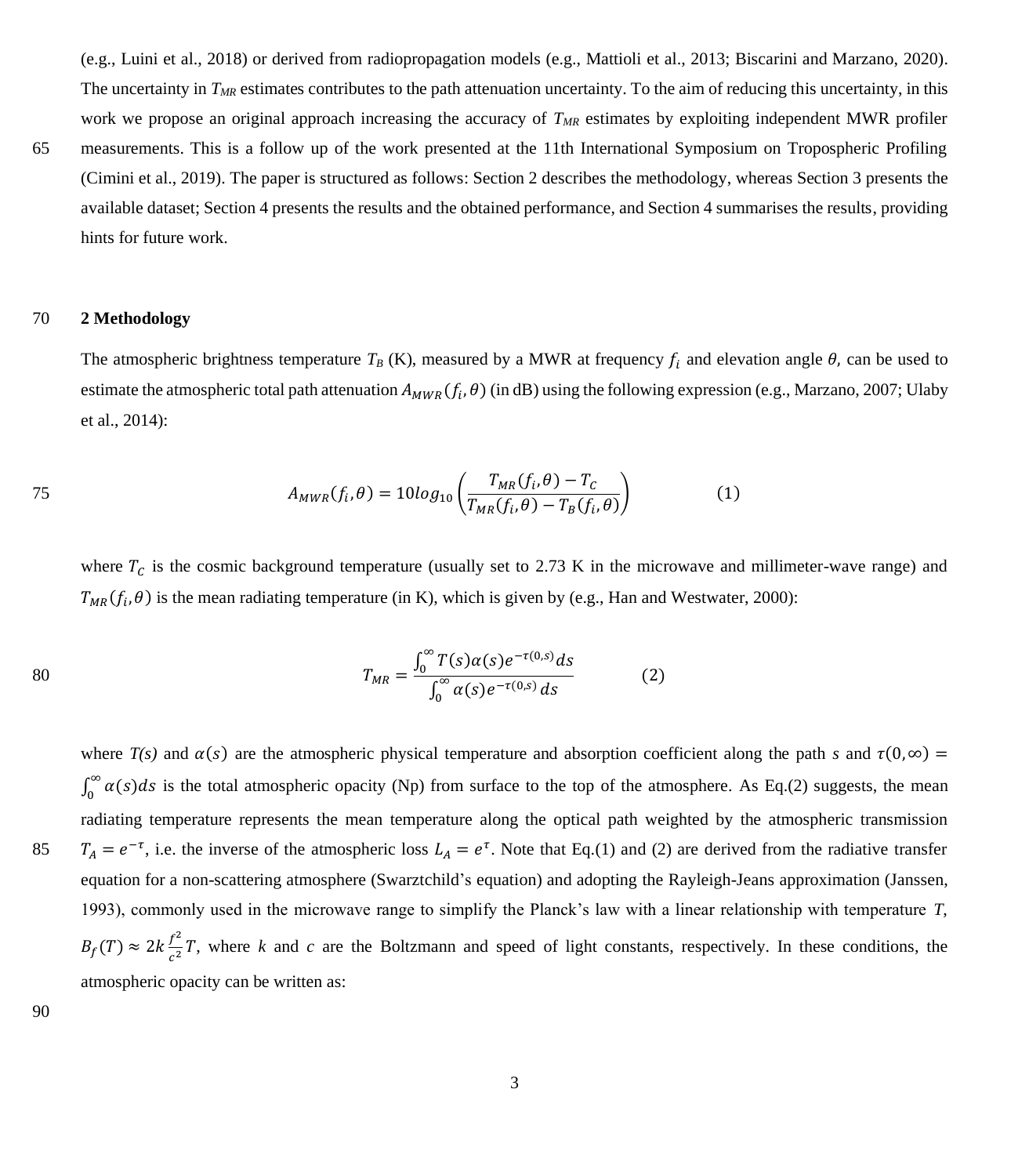$$
\tau = ln(\frac{r_{MR}(f_i, \theta) - r_c}{r_{MR}(f_i, \theta) - r_B(f_i, \theta)})
$$
(3)

and thus the atmospheric total path attenuation, which is simply the atmospheric loss in dB units, can be rewritten in terms of  $\tau$  as:

95

$$
A_{MWR} = 10log_{10}(e^{\tau}) = \frac{10}{\ln 10}ln(e^{\tau}) = \frac{10}{\ln 10}\tau = 4.343\tau
$$
 (4)

Note that, as discussed in Han and Westwater (2000) and Janssen (1993), Eq.(3) is just an approximation of the exact formulation. In the frequency range used here, this approximation is valid within 2% from the exact formulation, and thus it is 100 adopted here for the sake of simplicity. Moreover, atmospheric scenarios with rainfall and snowfall are excluded since multiple scattering is not included in Eq.(1) and thus in this work (see Marzano et al., 2006; Biscarini and Marzano, 2019).  $T_{MR}$  can be easily calculated from the atmospheric profiles of physical temperature and absorption coefficient through Eq.(2). In clear-sky conditions, radiosonde profiles of temperature and humidity are sufficient to compute  $T_{MR}$ , while in presence of clouds assumptions must be made on the vertical distribution of condensed water (e.g., Salonen and Uppala, 1991).

105 Thus, the mean radiating temperature plays a role in mapping the brightness temperature to the atmospheric opacity and then total path attenuation, and the operational estimate of atmospheric attenuation from radiometric *T<sup>B</sup>* observations requires some *a priori* knowledge on *TMR*. Traditionally, *TMR* was treated as a constant determined climatologically from a dataset of atmospheric profiles, usually radiosondes. This assumption propagates uncertainty in the attenuation estimates through Eq.(1). However, as long as  $T_B$  is relatively low, e.g., for zenith and low frequency observations, the  $T_{MR}$  uncertainty contribution to 110 attenuation is rather small, and thus a precise knowledge of *TMR* is not crucial.

On the other hand, with increasing *T<sup>B</sup>* values, e.g. in case of observations at lower elevation angles and/or at relatively more opaque higher frequencies, accurate *TMR* estimates gain more importance. One consequence is that *TMR* uncertainties cause significant calibration errors when large air masses (i.e. pointing at low elevation angle) are used. For example, it has been demonstrated that using a *TMR* climatological mean (with 9 K standard deviation, based on a 13-year dataset) introduces up to

115 1.4 K uncertainty in tipping curve calibration at K-band channels, exploiting elevation angles down to ~15° (Han and Westwater, 2000).

Thus, methods are usually exploited to reduce *TMR* uncertainties, especially when low angle and/or high frequency observations are involved. One simple method is to divide the *TMR* climatology into seasons, efficiently reducing the standard deviation of the climatological mean. A slightly more sophisticated method exploits time interpolation of the *TMR* monthly mean

120 (Martellucci, 2007). However, these methods do not consider the actual meteorological conditions, which may significantly differ from the seasonal or monthly mean. In order to consider the actual meteorological conditions, another method is the predicting of *TMR* from the surface air temperature, using regression analysis. Surface-based temperature measurements along with *T<sub>MR</sub>* calculated from radiosonde measurements provide the means to derive linear regression coefficients relating surface temperature to *TMR*. It has been shown that this method reduces the calibration uncertainty in K-band channels by a factor of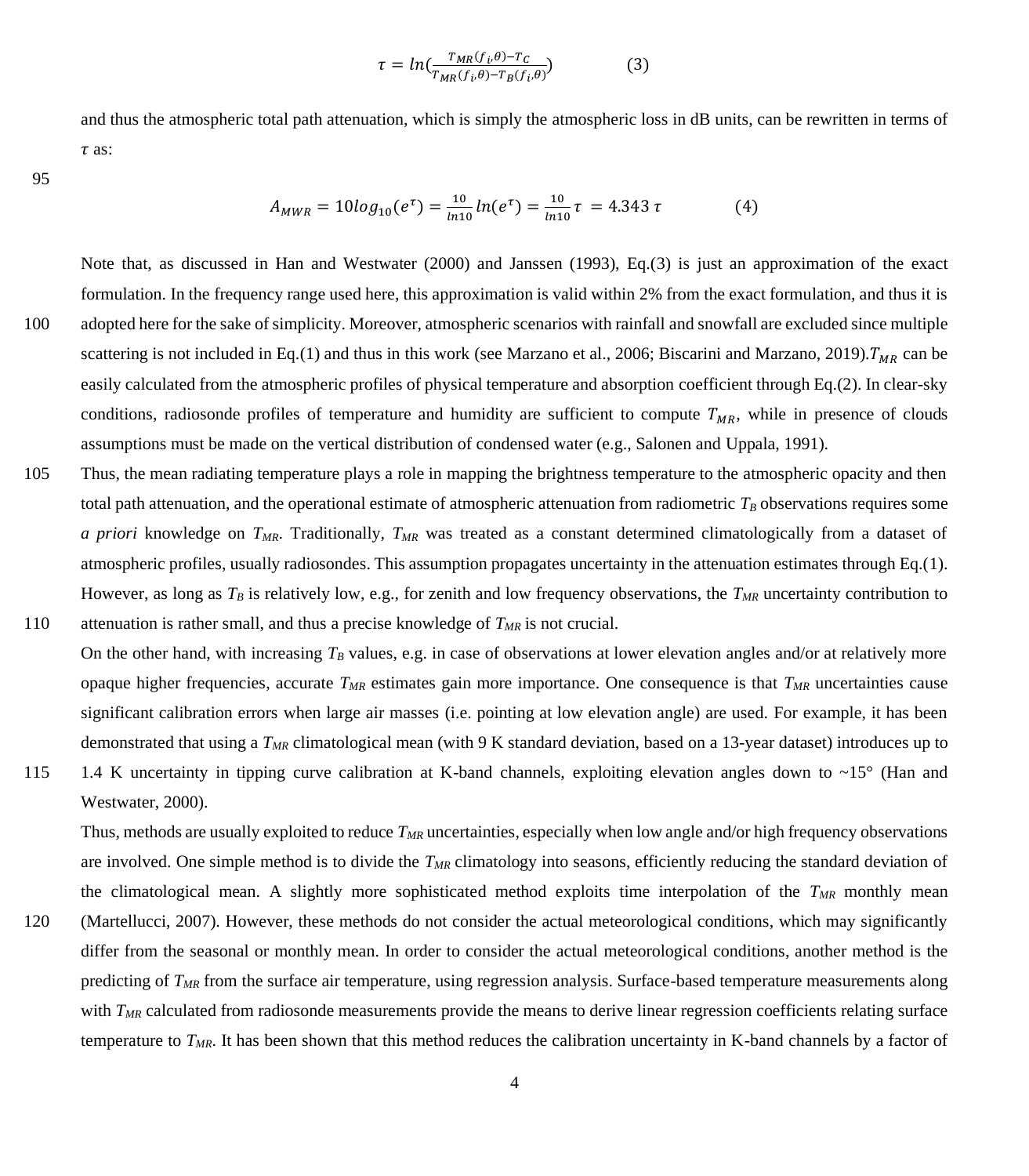125 ~3 (Han and Westwater, 2000). Other surface measurements, such as pressure and humidity may also be considered among the predictors in addition to temperature. This last method, relating *TMR* to surface pressure, temperature, and humidity (PTU) measurements, likely represents the current best practices (Luini et al., 2018). Note that hereafter relative humidity is used as the humidity variable.

However, the PTU method may be inaccurate in particular cases, i.e. when surface conditions are not well correlated with

130 upper air. One obvious case is the occurrence of strong temperature inversions. To circumvent this problem, another method was suggested by Han and Westwater, (2000): *TMR* prediction could be improved by using boundary temperature profiles from a MWR profiler or a radio acoustic sounding system, which accurately recovers boundary layer surface temperature inversions (Martner et al., 1993). To our knowledge, this suggestion has not been demonstrated yet.

Thus, this analysis builds on this suggestion and presents a method to derive *TMR* from combined surface measurements and 135 MWR profiler observations, demonstrating the reduced uncertainty with respect to the other methods introduced above.

### **3 Dataset and implementation**

- The proposed method is demonstrated estimating *TMR* at four channels in K- and V/W-bands from surface measurements and independent MWR profiler observations. The data set considered here consists of experimental data collected in 2015-2016 at 140 two sites involved within the ESA WRad campaign. The MWR operated in Spino d'Adda is a Humidity and Temperature profiler (HATPRO) manufactured by Radiometer Physics GmbH (RPG), measuring  $T_B$  at 14 channels from K- to V-band (22.24, 23.04, 23.84, 25.44, 26.24, 27.84, 31.4, 51.26, 52.28, 53.86, 54.94, 56.66, 57.3, 58.0 GHz). The MWR operated at Politecnico di Milano is a LWP-U72-82 manufactured by RPG, measuring  $T_B$  at 4 channels, two K-band (23.84 and 31.4 GHz), and two between V- and W-bands (72.5 and 82.5 GHz). During the considered period, both MWR pointed constantly at  $\sim 35^{\circ}$
- 145 elevation towards the geostationary satellite Alphasat, collecting one sample per second. Standard meteorological sensors are located near the two MWR to provide the environmental PTU measurements.
	- In addition, the dataset includes the atmospheric thermodynamical profiles measured by radiosondes launched operationally twice a day from the Linate airport in Milan (~5 km from Politecnico di Milano). The two radiosondes per day are launched at 11.30 and 23.30 UTC. Radiosonde profiles in the period from January 2015 to December 2016 have been collected for this
- 150 analysis. Atmospheric thermodynamical profiles from each radiosonde have been processed to compute the simulated *TMR* in clear and cloudy conditions, using the Wave Propagation Laboratory (WPL) radiative transfer code. This code was originally developed at the U.S. National Oceanic and Atmospheric Administration (NOAA, Schroeder J. A. and E. R. Westwater, 1991), implementing the millimeter-wave propagation model (MPM, Liebe, 1989), and has since been updated with refined spectroscopic parameters (Rosenkranz, 2017), as described in Cimini et al. (2018) and references therein. The cloud water
- 155 content is modeled using the TKK method (Salonen and Uppala, 1991; Luini et al., 2018). The experimental implementation is pictured in Figure 1. *TB*, *TMR*, and PTU simulated from the two-year dataset of radiosonde profiles are used in the training and test phases. Synthetic noise, with zero mean and standard deviation equal to the expected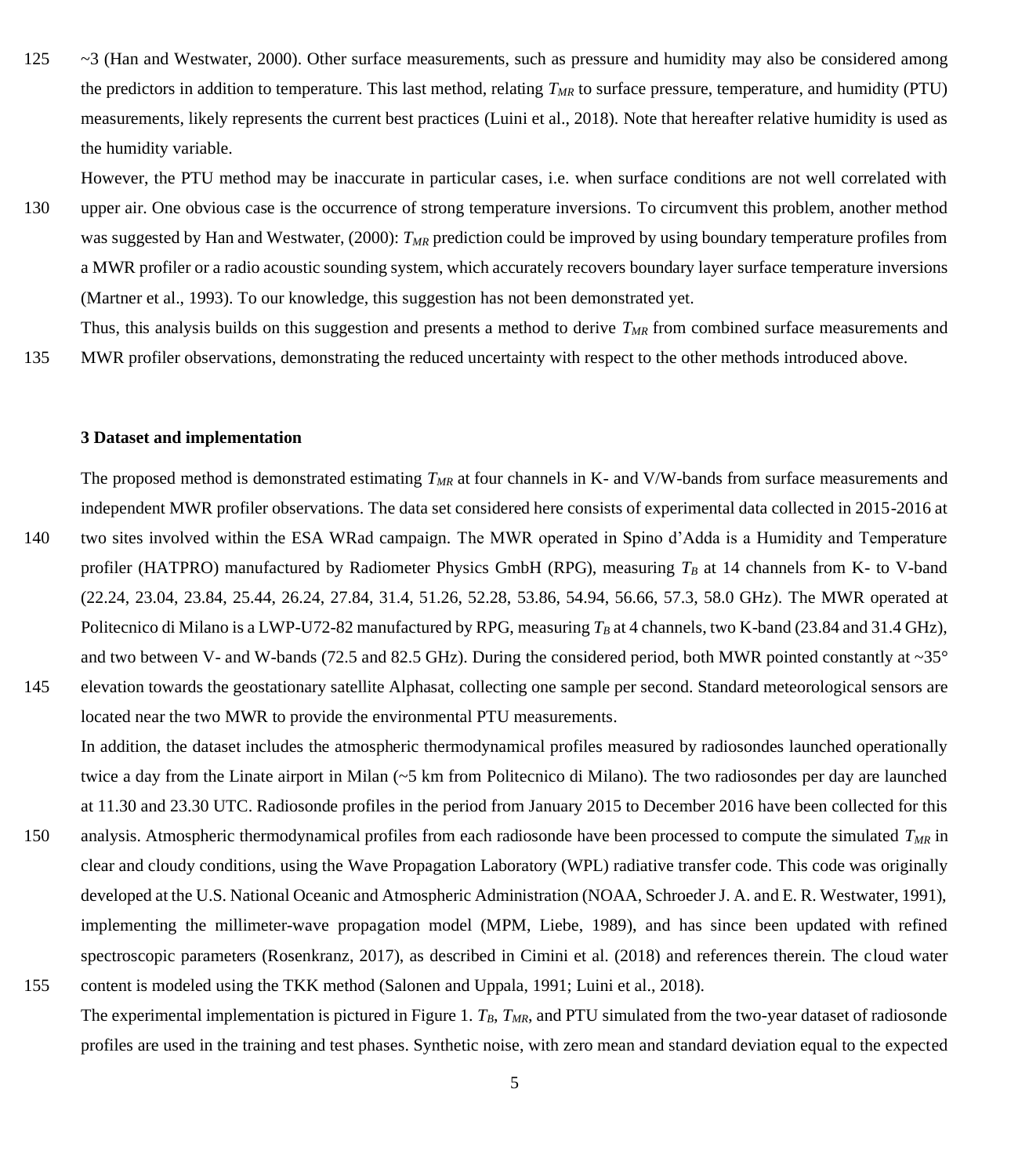instrument accuracy, has been added to simulate the instrument uncertainty. In the training phase, a half data set (2016) is used to train two versions of a multivariate linear regression to estimate *TMR* from either PTU only or PTU and *TB*. From the set of

- 160 fourteen HATPRO channels available, we selected the five higher frequency V-band channels (51.26, 52.28, 53.86, 54.94, 56.66, 57.3, 58.0 GHz). These channels are mostly sensitive to atmospheric temperature and are less affected by hydrometeors than lower frequency K-band channels, which makes them more suited for the operational whole-sky estimate of *TMR*. In the test phase, the two versions of regression coefficients are used to estimate  $T_{MR}$  from either PTU only or PTU and  $T_B$  from the remaining dataset (2015). The resulting *TMR* are then compared with "true" values computed from simultaneous radiosondes.
- 165 Finally, in the validation phase, the two versions of regression coefficients are fed with real measurements, either from PTU sensor only or with PTU sensor and HATPRO five V-band channels. The resulting *TMR* values are again compared with "true" radiosonde values, and also applied to real LWP-U72-82 observations to estimate atmospheric attenuation through Eq(1).



170 **Figure 1: Flow chart of the implemented data analysis.**

## **4 Results**

In the validation phase, the multivariate regression trained with the simulated dataset from 2016 is applied to real observations in 2015 and validated against  $T_{MR}$  computed from radiosonde profiles. For the considered pointing angle (35° elevation), the 175 cloud liquid water path estimated from radiosondes reaches 2.8 mm for the training set, while the liquid water path estimated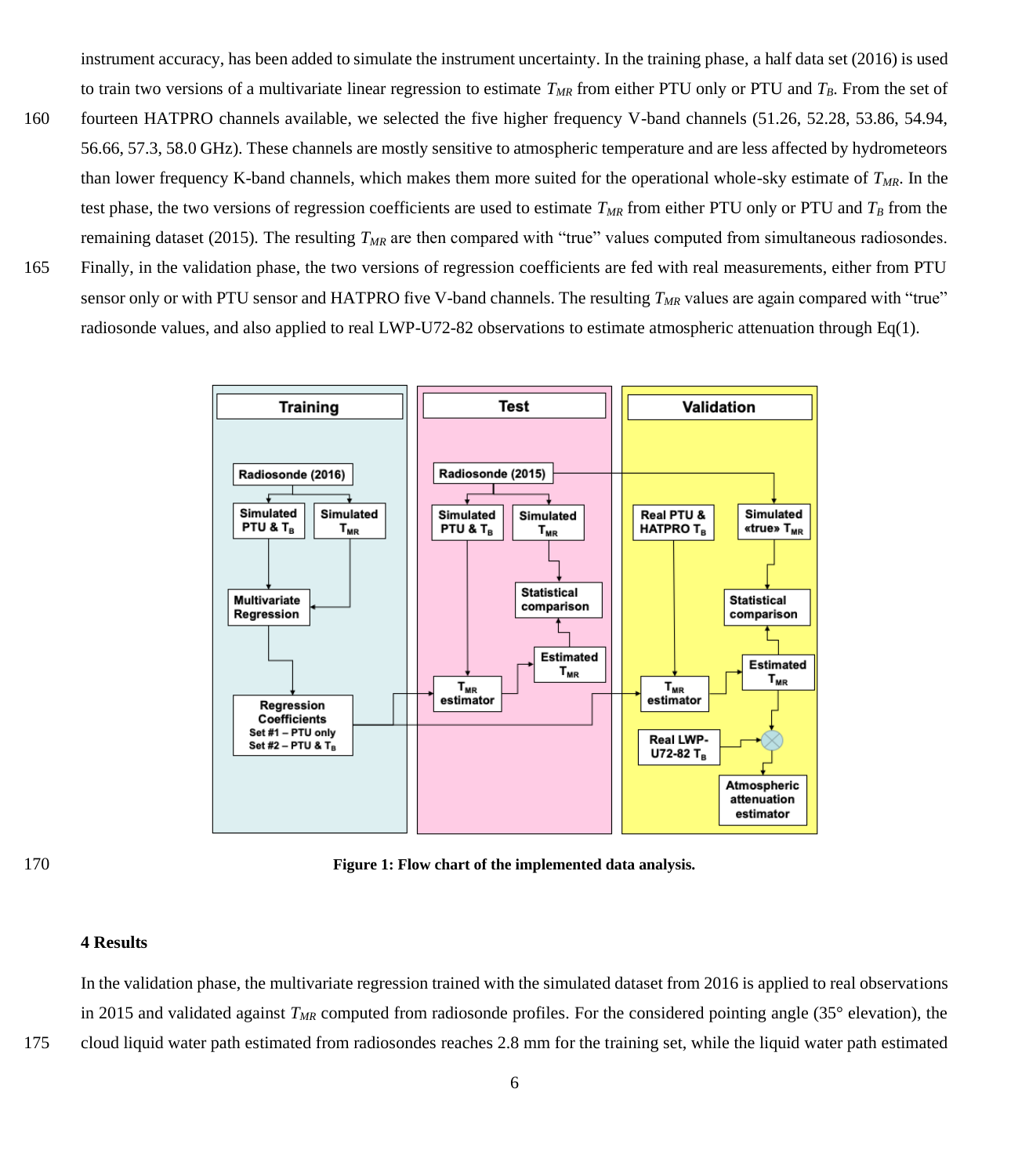from MWR observations within the validation set reaches 4.6 mm. The results from the two versions of regression coefficients, one applicable to surface PTU measurements only and the other applicable to PTU measurements and five V-band channels  $T_B$ , are compared here. The implemented equation and coefficients for the multivariate regression are given in Appendix A. The output dataset consists of *T<sub>MR</sub>* and *A* at four frequencies (23.84, 31.4, 72.5, and 82.5 GHz) retrieved at 1-minute temporal

- 180 resolution. One example of 24 h time series is shown in Figure 2. For all the 4 considered frequencies, it is evident that *TMR* from PTU and  $T_{MR}$  from PTU& $T_B$  follow a similar diurnal cycle, decreasing up to 5 am, then rapidly increasing until noon, then remaining stable for a few hours, and finally decreasing again after 5 pm. However, there seems to be a factor of  $\sim$ 2 in the peak-to-peak variation, e.g., at 23.84 GHz,  $T_{MR}$  peak-to-peak variation is ~9 K for  $T_{MR}(PTU)$  while ~4 K for  $T_{MR}(PTU\&T_B)$ .
- *TMR* computed from the two daily radiosondes, representing our reference "truth", seems to confirm that *TMR*(PTU&*TB*) is 185 correct in estimating a smaller variation. The statistical comparison from the validation phase is reported in Figures 2 and 3, considering a set of 638 radiosondes in 2015. From this dataset, the *TMR* climatological variations in Milan in clear and cloudy sky is estimated to be ~7.6-8.2 K, depending upon K- and V/W-band channels. Time colocation with radiometric observations is achieved averaging the estimated *TMR* within 15 minutes from the radiosonde release time. All the considered statistical scores show that *TMR*(PTU&*TB*) agrees better than *TMR*(PTU) with the reference radiosondes, for all the four considered
- 190 frequency channels (two K- and two V/W-band). In particular, the average difference (AVG), the root-mean-square difference (RMS), and the correlation coefficient (COR) with respect to *TMR* from radiosondes are reported in Table 1. Four methods to estimate *TMR* are reported in Table 1: seasonal climatology (monthly mean), time-interpolated monthly mean, regression from PTU, and finally regression from PTU & *TB*. As one would expect, Table 1 indicates that condition-dependent methods (e.g., the two regression types) outperform methods simply based on climatology. The only score being better for climatology
- 195 methods is AVG, i.e. the average difference over one year. This is somewhat expected, as the climatology methods minimize the annual mean difference by definition. Nonetheless, the regression methods show modestly higher AVG values. Conversely, the regression methods show substantially better RMS and COR scores with respect to climatological methods, which confirms that regression methods are preferable when accurate estimates of *TMR* and atmospheric attenuation are desired. Table 1 also clearly indicates that the regression based on PTU & *T<sup>B</sup>* outperforms the one based on PTU only. For the considered K- and
- 200 V/W-band frequencies, the improvement ranges between  $\sim$  0.2-0.8 K in average difference,  $\sim$  1.0-1.4 K in RMS, and  $\sim$  4-7% in correlation. This demonstrates quantitatively that the consideration of V-band channels within the regression brings in significant information on *TMR*, as originally foreseen by Han and Westwater (2000).

7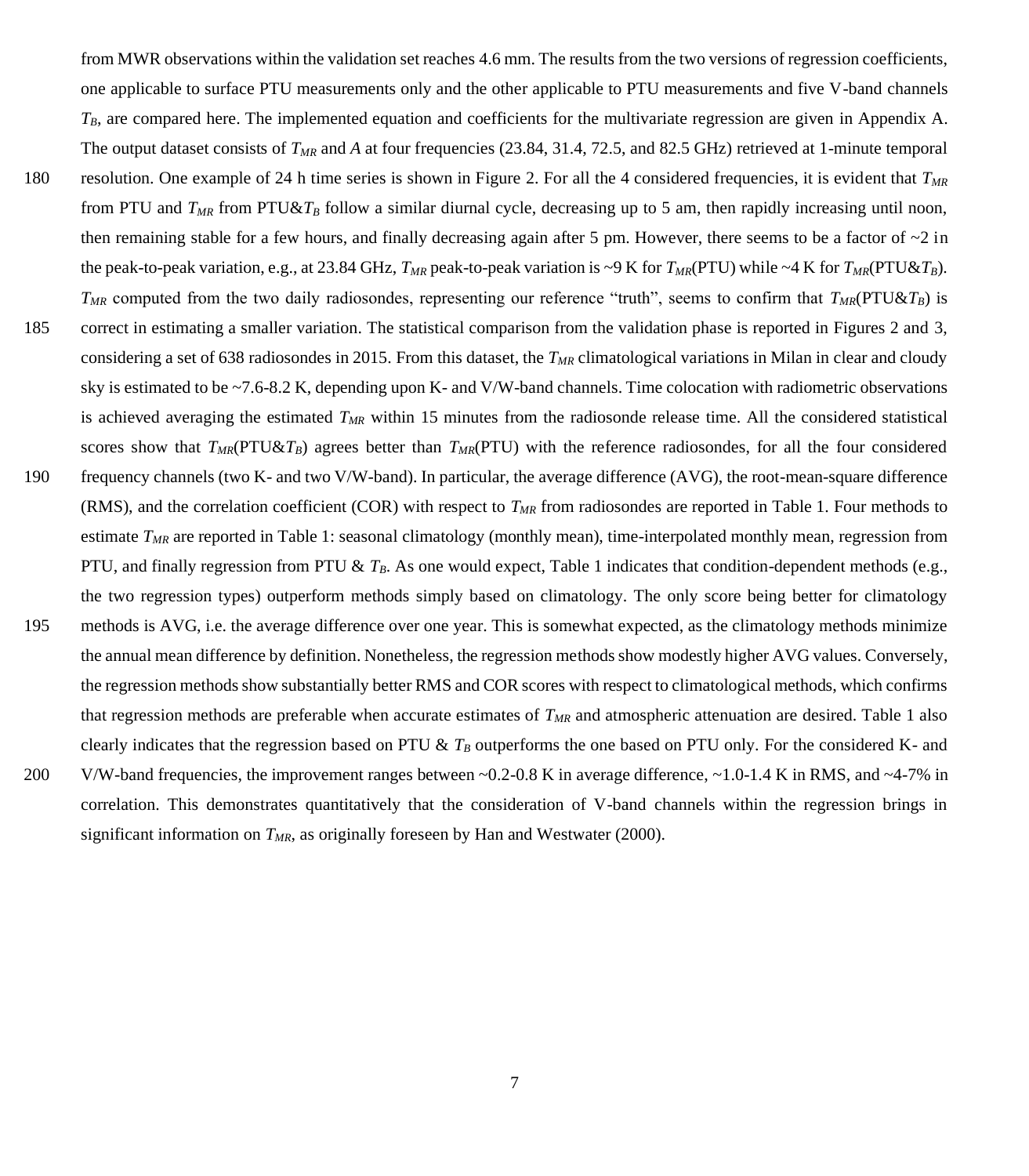

**Figure 2: 24 h time series (19 July 2015) of**  $T_{MR}$  **as estimated from surface PTU measurements (green line) and with the additional** *T<sup>B</sup>* **at five V-band channels (blue line).** *TMR* **from twice-daily radiosonde measurements are also reported (red dots). Clockwise from top-left: 23.84, 31.40, 72.50, 82.50 GHz.**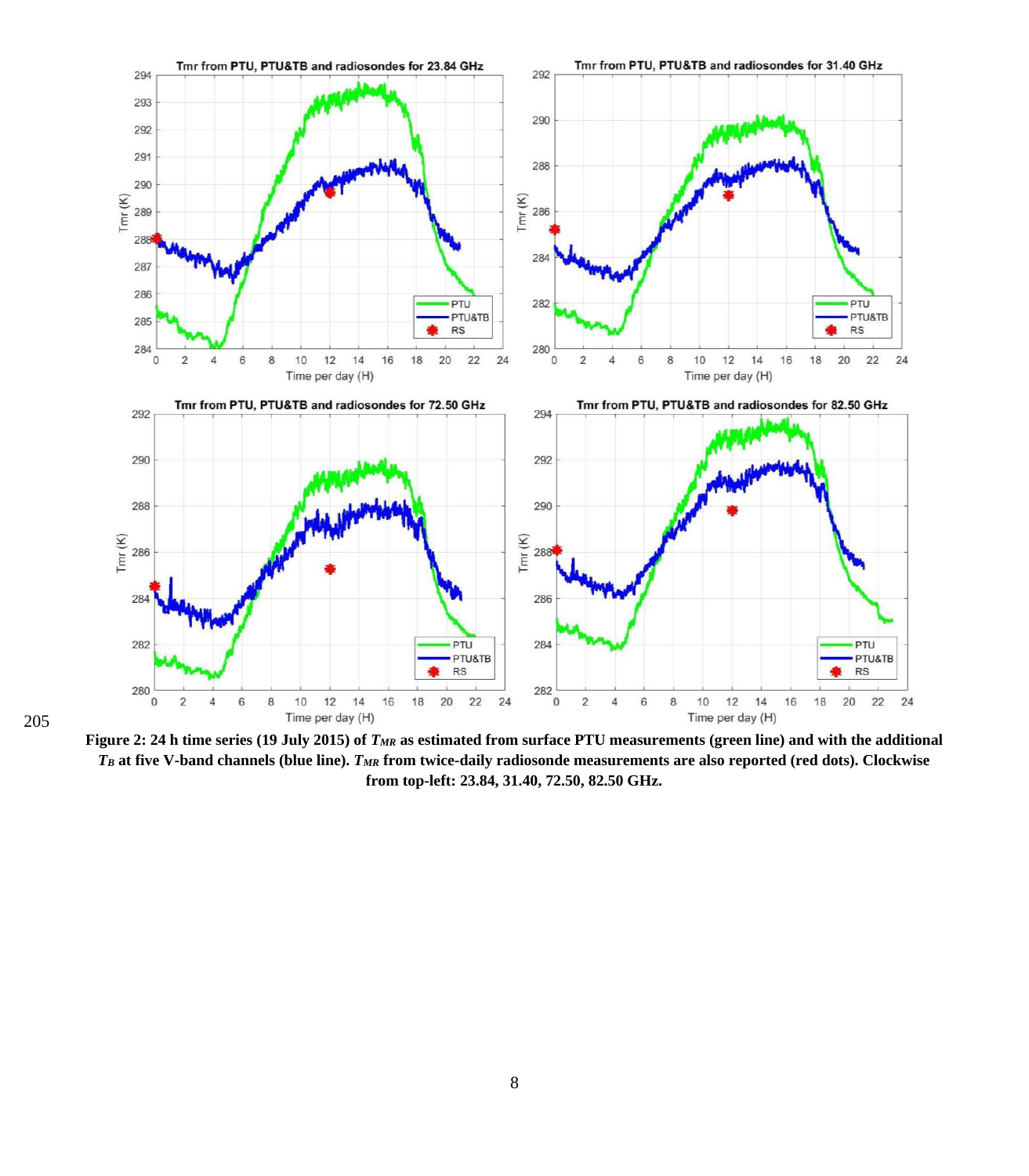

210

**Figure 3: Estimated vs reference** *TMR* **at K-band. Left: 23.84 GHz. Right: 31.4 GHz. Red dots indicate estimated** *TMR* **based on (PTU,**   $T_B$ , while blue dots indicate  $T_{MR}$  based on (PTU) only. Each panel reports the number of elements (N(EL)), the average difference **(AVG), the standard deviation (STD), the slope (SLP) and intercept (INT) of a linear fit, the standard error (SDE), the root-meansquare (RMS), and correlation coefficient (COR). 95% confidence intervals are given for AVG, SLP, and INT. Units for AVG, STD,**  215 **SDE, RMS are kelvin.**



**Figure 4: As in Fig. 3 but for V- and W-bands channels. Left: 72.5 GHz. Right: 82.5 GHz.**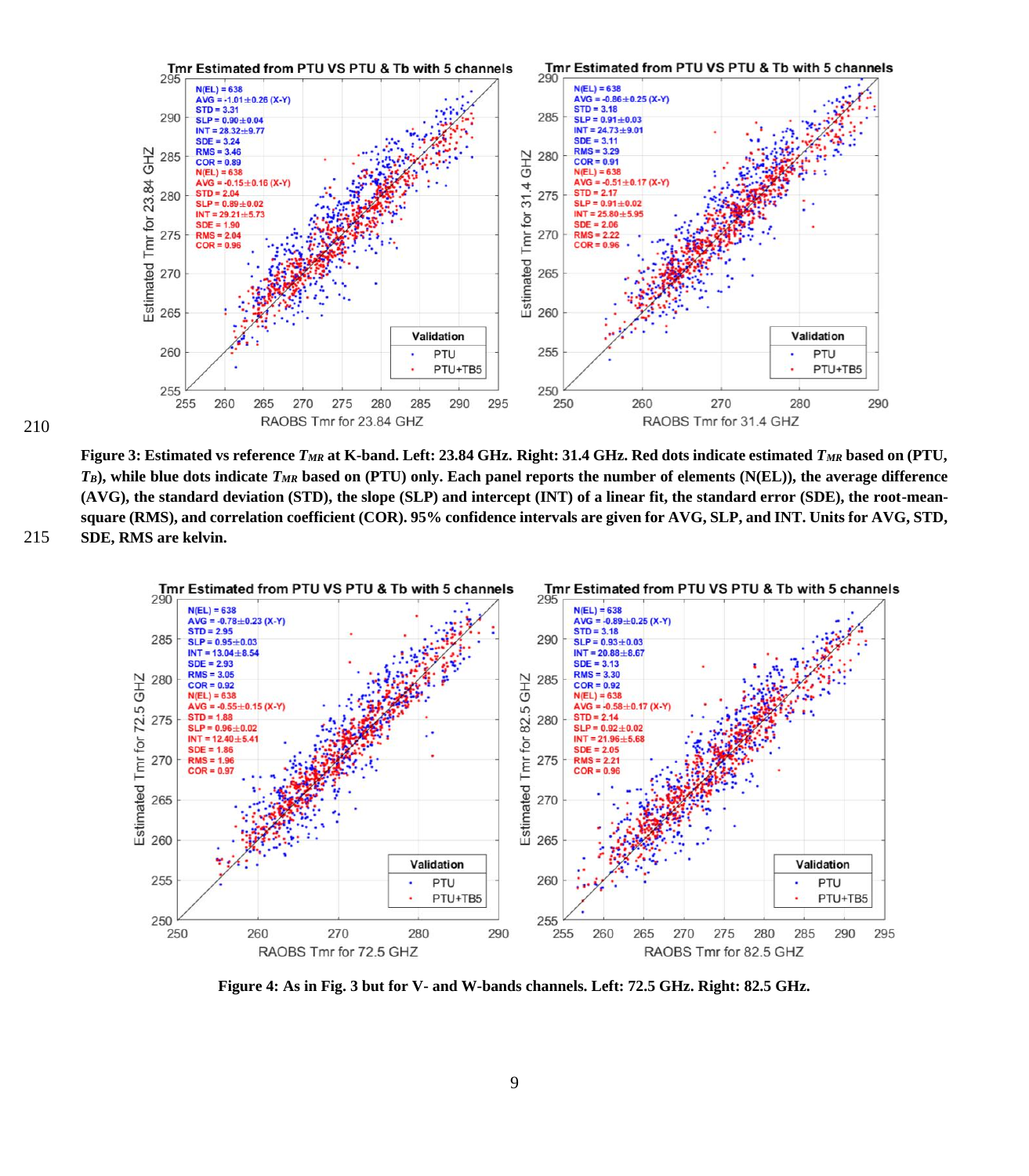220 **Table 1: Average difference (AVG), root-mean-square difference (RMS), and correlation coefficient (COR) with respect to reference**  *TMR* **(computed from radiosondes) for** *TMR* **estimated from four methods: Monthly mean, time-interpolated monthly mean, regression from PTU, and regression from PTU&***TB***. The best scores are in bold.** 

| Channel   |           | Monthly mean | Time-interpolated<br>monthly mean | Regression from<br><b>PTU</b> | Regression from<br>PTU & $T_B$ |
|-----------|-----------|--------------|-----------------------------------|-------------------------------|--------------------------------|
| 23.84 GHz | AVG(K)    | 0.57         | 0.59                              | $-1.01$                       | $-0.15$                        |
|           | RMS(K)    | 4.02         | 3.93                              | 3.46                          | 2.04                           |
|           | $COR(-)$  | 0.82         | 0.83                              | 0.89                          | 0.96                           |
| 31.40 GHz | AVG(K)    | 0.54         | 0.58                              | $-0.86$                       | $-0.51$                        |
|           | RMS(K)    | 4.06         | 3.95                              | 3.29                          | 2.22                           |
|           | $COR(-)$  | 0.83         | 0.85                              | 0.91                          | 0.96                           |
| 72.50 GHz | AVG(K)    | 0.40         | 0.44                              | $-0.78$                       | $-0.55$                        |
|           | RMS(K)    | 3.75         | 3.61                              | 3.05                          | 1.96                           |
|           | $COR(-)$  | 0.85         | 0.86                              | 0.92                          | 0.97                           |
| 82.50 GHz | AVG(K)    | 0.51         | 0.55                              | $-0.89$                       | $-0.58$                        |
|           | RMS(K)    | 4.20         | 4.08                              | 3.30                          | 2.21                           |
|           | $COR (-)$ | 0.83         | 0.85                              | 0.92                          | 0.96                           |

Given the radio propagation purposes, the question is whether the improvements in  $T_{MR}$  estimation given in Table 1 bring 225 significant improvements in atmospheric attenuation estimates. In order to investigate this, we propagate *TMR* and *T<sup>B</sup>* uncertainty through Eq(1) to obtain the uncertainty of atmospheric attenuation. From Eq.(3-4), the uncertainty in atmospheric attenuation is simply related to the uncertainty in atmospheric opacity as:

$$
\sigma_A = 4.343 \sigma_{\tau} \tag{5}
$$

230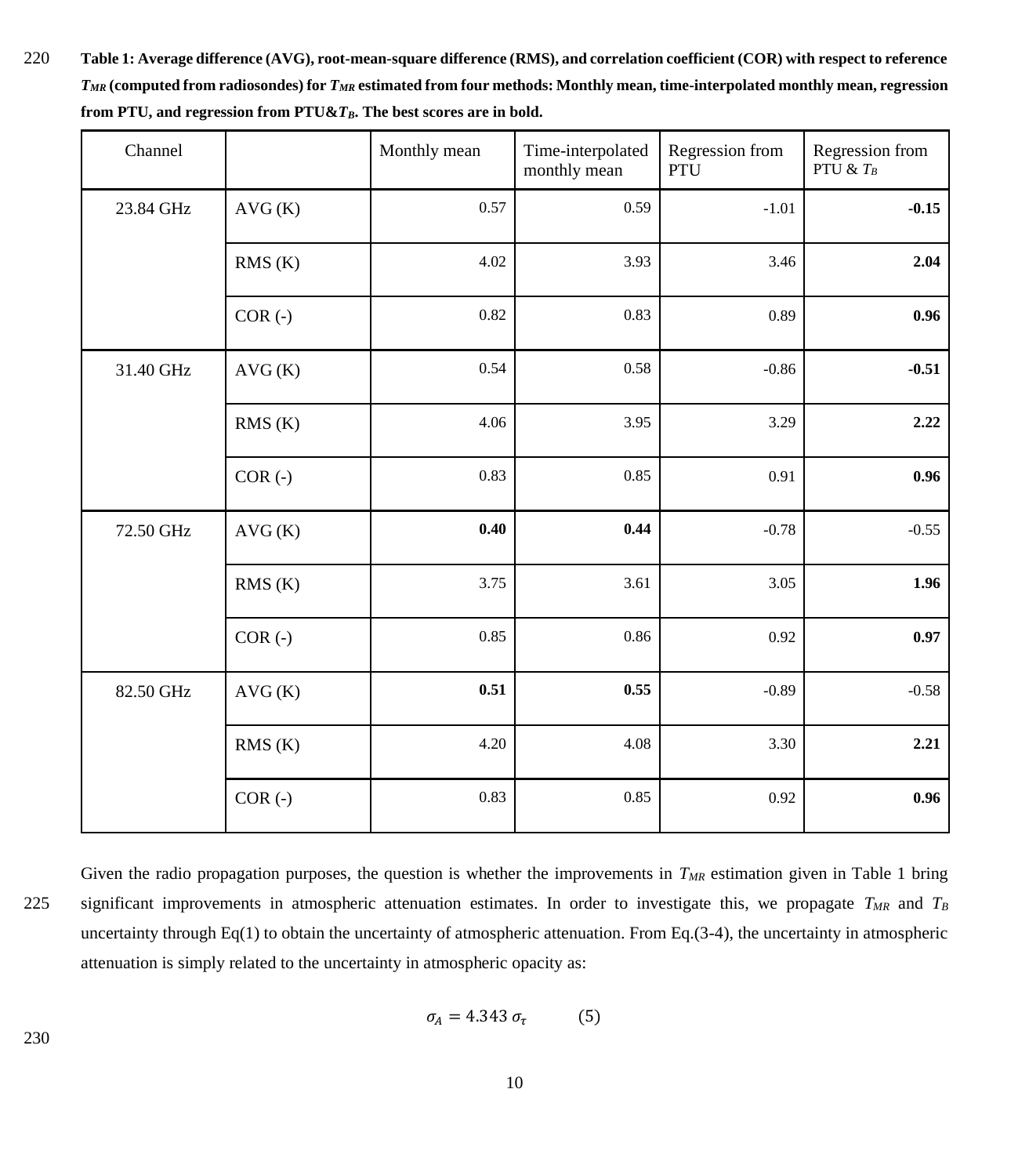where

$$
\sigma_{\tau} = \left[ \left( \frac{T_C - T_B}{(T_{MR} - T_C)(T_{MR} - T_B)} \right)^2 \sigma_{TMR}^2 + \left( \frac{1}{(T_{MR} - T_B)} \right)^2 \sigma_{TB}^2 \right]^{1/2} \tag{6}
$$

is the uncertainty in atmospheric opacity due to the uncertainty in  $T_{MR}$  and  $T_B$ , respectively  $\sigma_{TMR}$  and  $\sigma_{TB}$ . Thus, we compute 235 the uncertainty of atmospheric attenuation  $\sigma_A$  in case  $T_{MR}$  is estimated from PTU& $T_B$  and from PTU only, by replacing in Eq(6)  $\sigma_{TMR}$  with the  $T_{MR}$  uncertainty in Table 1 and  $\sigma_{TB}$  with a typical value for MWR  $T_B$  uncertainty, i.e. 0.5 K (e.g., Cimini et al., 2003). The percentual improvement brought by the *TMR* estimated with the proposed method (#2, based on PTU&*TB*) over the conventional method (#1, based on PTU only) is quantified by

240 
$$
I = \frac{\sigma(\#1) - \sigma(\#2)}{\sigma(\#1)} * 100
$$
 (7)

both for *TMR* and *A*. Table 2 summarizes the percentual improvements for the four considered frequencies in the K- and Wband. Thus, with respect to conventional PTU method, the proposed method in average improves the *TMR* estimates by more than 32% and it is expected to improve the *A* estimates by 10-20% at K-band channels and ~30% at V/W bands channels. In 245 terms of radio propagation measurements, the achieved improvement level is rather modest (fraction of a dB) in clear-sky conditions, when  $T_B$  and the atmospheric attenuation are low, but becomes more and more important as  $T_B$  and the attenuation increase (e.g., heavy clouds and precipitation), due to the  $(T_{MR} - T_B)$  factor at the denominator of Eq.(1) and (6).

| Table 2: Percentage improvements brought by the proposed method (based on PTU & $T_B$ ) over the conventional method (based on    |  |  |  |  |
|-----------------------------------------------------------------------------------------------------------------------------------|--|--|--|--|
| 250 PTU only). Note that while the improvements for $T_{MR}$ are validated against radiosondes (i.e. the STD in Figures 3-4), the |  |  |  |  |
| improvements for $A$ are estimated through Eq(5-6), and thus represent an estimate of the expected improvements.                  |  |  |  |  |

| <b>Channel frequency (GHz)</b>                   | 23.84 | 31.40 | 72.50 | 82.50 |
|--------------------------------------------------|-------|-------|-------|-------|
| $\sigma_{TMR}$ (K) for PTU method                | 3.31  | 3.18  | 2.95  | 3.18  |
| $\sigma_{TMR}$ (K) for PTU&T <sub>B</sub> method | 2.04  | 2.17  | 1.88  | 2.14  |
| $TMR$ uncertainty improvement $(\%)$             | 38    | 32    | 36    | 33    |
| A uncertainty improvement (%)                    | 24    | 14    | 32    | 28    |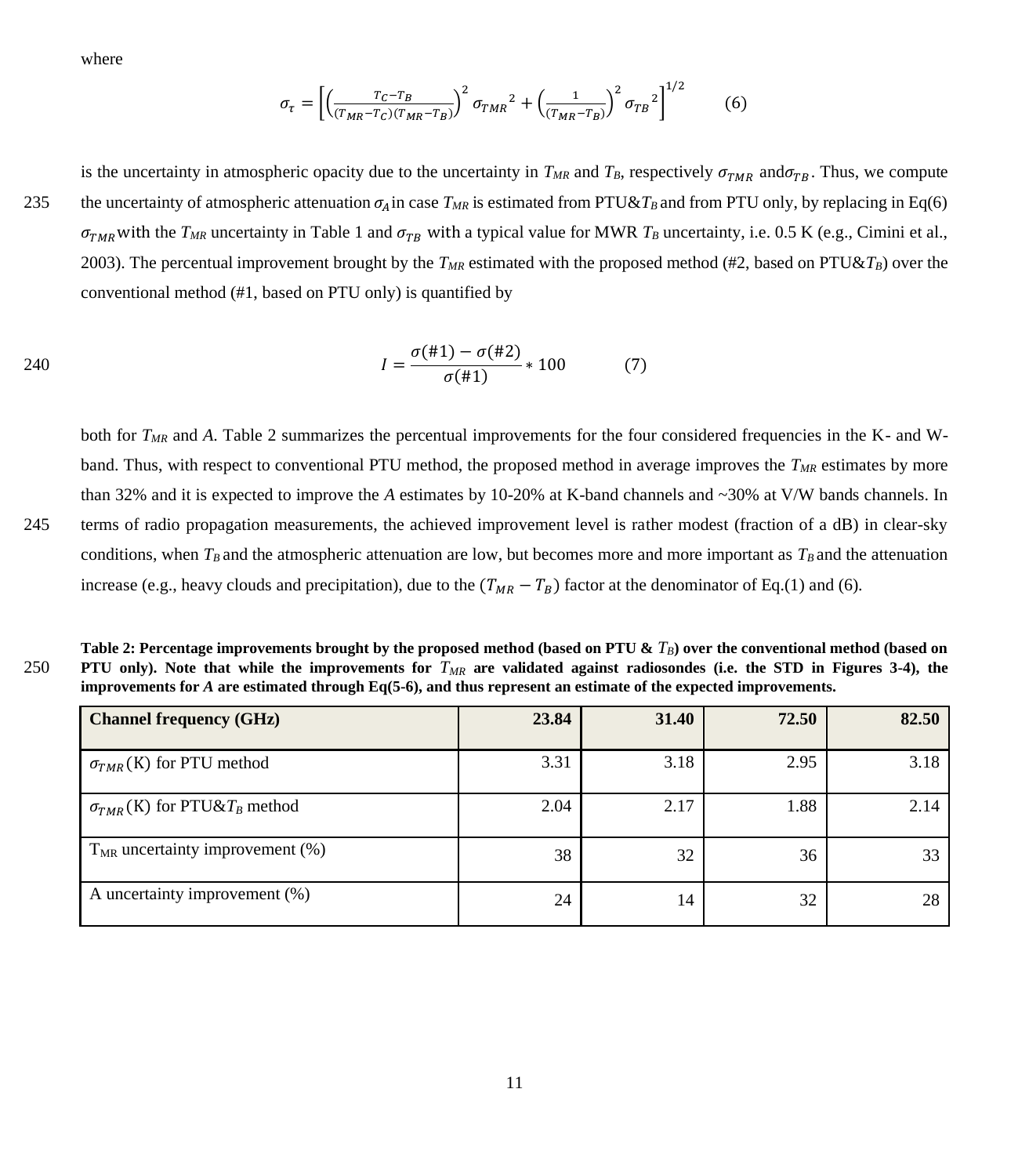

**Figure 5: 24 h time series (31 Dec 2018) of** *TMR* **as estimated from surface PTU measurements (green line) and with the additional**  *T<sup>B</sup>* **at five V-band channels (blue line).** *TMR* **from twice-daily radiosonde measurements (red dots) and from ECMWF analysis (black crosses) are also reported. Clockwise from top-left: 23.84, 31.40, 72.50, 82.50 GHz.**

255

260 To show an example of application, we select one day (31 December 2018) for which data from the 14-channel MWR in Spino d'Adda and the four-channel MWR at Politecnico di Milano are both available, together with the PTU readings. PTU and  $T_B$ at the five higher frequency V-band channels (51.26, 52.28, 53.86, 54.94, 56.66, 57.3, 58.0 GHz) of the 14-channel MWR are used to compute  $T_{MR}$  at the frequencies of the four-channel MWR (23.84, 31.40, 72.50, 82.50 GHz).  $T_{MR}$  and the observed  $T_B$ at the four channels are used to compute the attenuation. Results for both PTU and PTU&T<sub>B</sub> methods are shown in Figure 5  $265$  (T<sub>MR</sub>) and Figure 6 (attenuation). Figures 5 and 6 also show T<sub>MR</sub> and attenuation computed from the radiosonde profiles (twice daily) and the model profiles (every six hours) from the nearest grid point of global analysis produced by the European Centre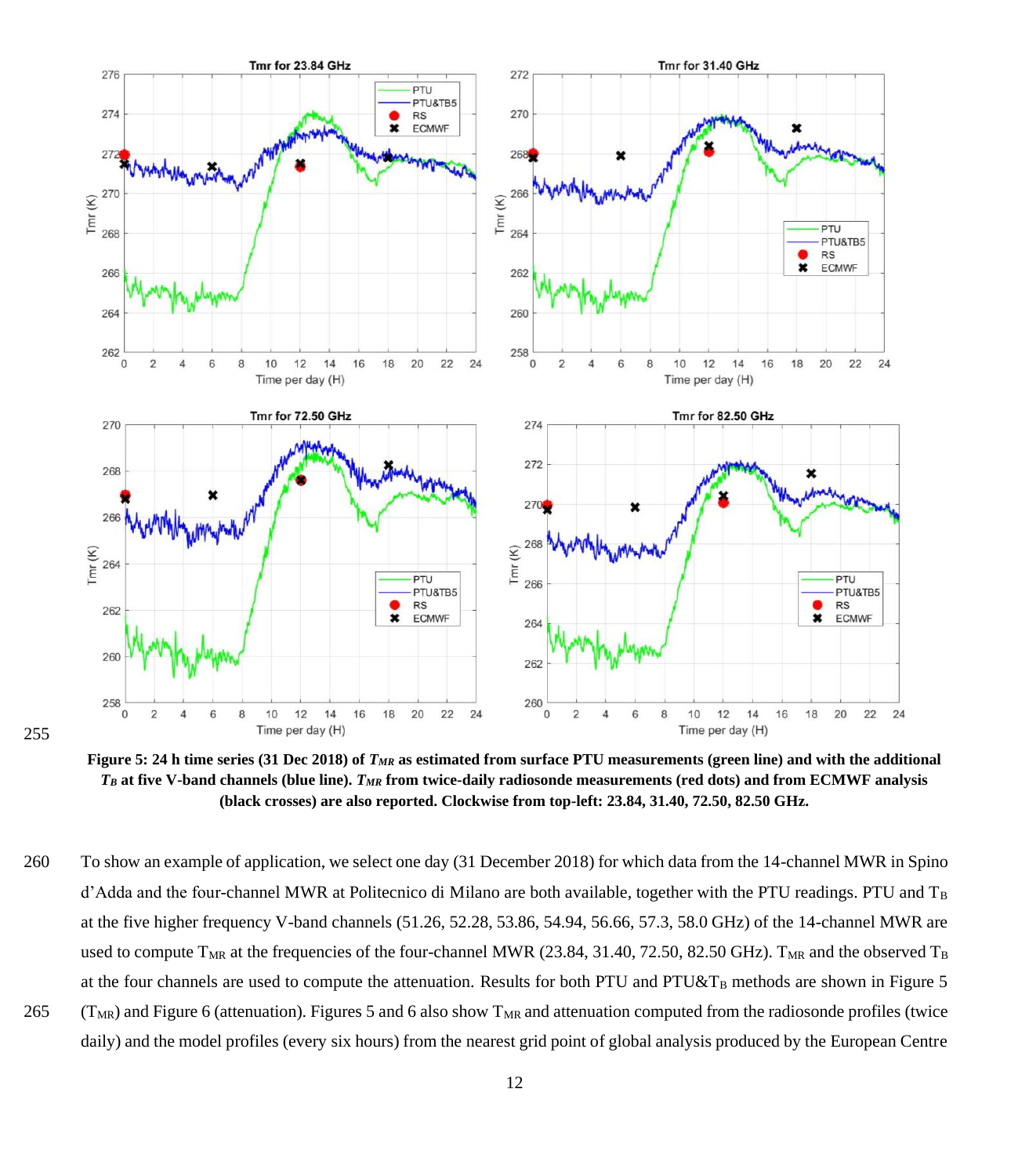for Medium-range Weather Forecast (ECMWF). The difference between PTU and PTU&T<sub>B</sub> methods is evident between midnight and 8 am. As indicated by the radiosonde profile (not shown), that night was characterised by a temperature inversion near the surface, about 8 K strong and 160 m deep. This causes the surface temperature (used in the PTU method) to decouple 270 from that of upper air. Conversely, the PTU&T<sub>B</sub> method brings in information on lower atmospheric temperature. T<sub>MR</sub> difference between the two methods is 4-6 K at 8 am, rapidly decreasing as the Sun warms up the surface, and fading to negligible values around noon.



275 **Figure 6: 24 h time series (31 Dec 2018) of** *A* **from PTU (green line) and PTU&***T<sup>B</sup>* **(blue line) methods.** *A* **computed from twicedaily radiosonde measurements (red dots) and ECMWF analysis (black crosses) are also reported. Clockwise from top-left: 23.84, 31.40, 72.50, 82.50 GHz.**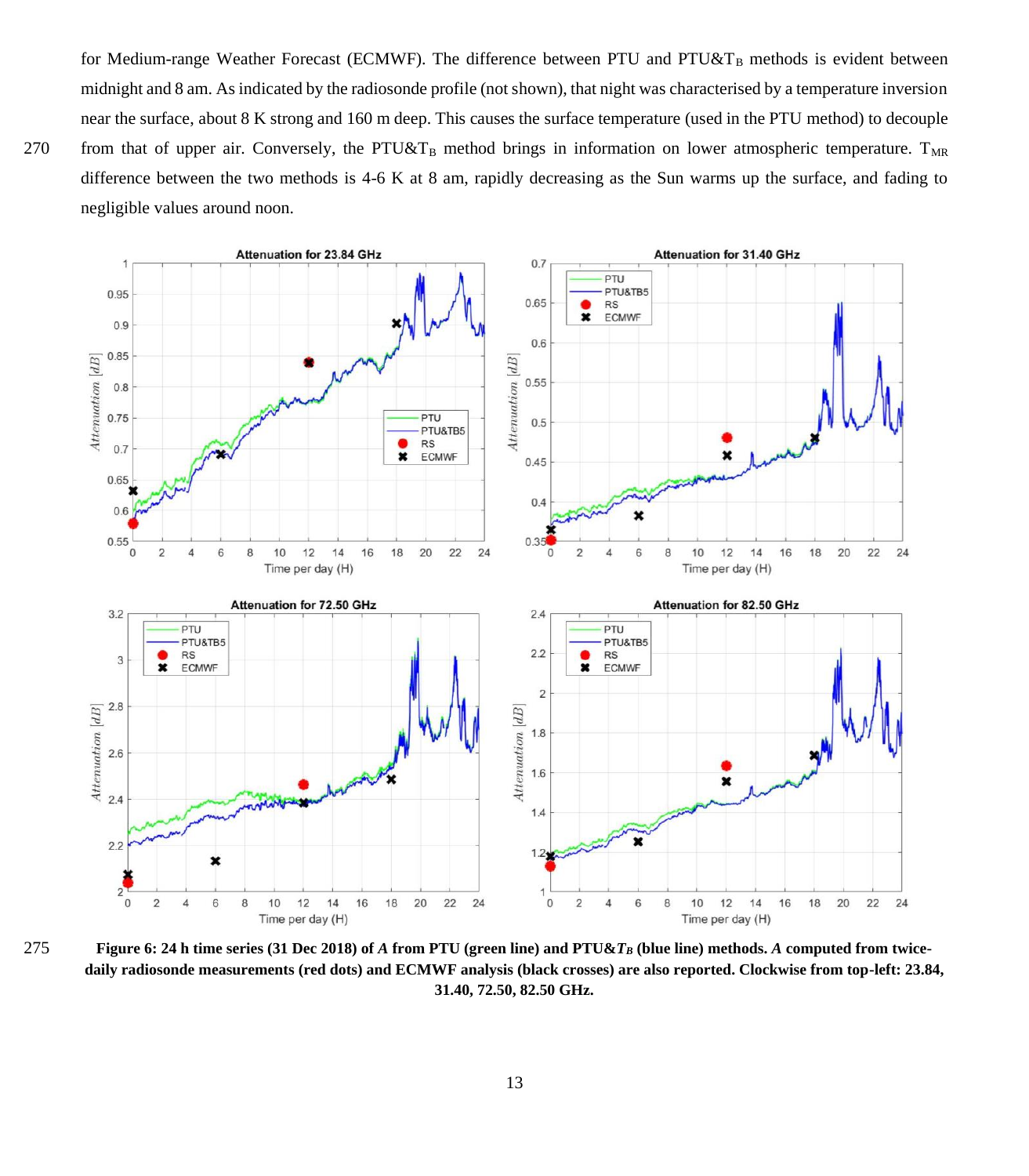A similar behaviour is found in attenuation (Figure 6), although the difference is less striking. Attenuation from radiosondes 280 and ECMWF profiles are mostly closer to that from PTU&T<sub>B</sub> method. However, a proper validation would require a data set with larger dynamical range, and an independent reference valid in both clear and cloudy conditions. In fact, neither radiosonde nor ECMWF profiles can be assumed as reference in cloudy conditions for the lack of accurate cloud water content, which for radiosondes is modelled statistically (TKK method), while for ECMWF it represents a larger scale than the local one. The collection of a reference dataset is indeed the main objective of the WRad campaign, through the application of Sun-tracking 285 microwave radiometry (Biscarini et al., 2019 and references therein).

## **5 Conclusions**

In this paper we propose an approach to estimate *TMR* from radiometric observations at V-band (sensitive to atmospheric temperature) in addition to surface measurements of PTU, which represents the current best practice. The approach was 290 suggested in Han and Westwater (2000) but never attempted to our knowledge. Here, we implement the suggested approach by applying multivariate linear regression to radiometric and radiosonde observations collected in the Milan area (Italy). Two independent microwave radiometers are considered, one atmospheric profiler operating at 14 channels in the K- and V-bands, and one 4-channel radiometer operating at two K- and two between V- and W-bands channels. The implemented approach exploits five V-band channels of the microwave profiler (namely at 53.86, 54.94, 56.66, 57.3, and 58.0 GHz) together with 295 surface PTU measurements to estimate *TMR* at the K- and V/W-band frequencies of the four-channel radiometer. The conventional method is also implemented, estimating *TMR* at the frequencies of the four-channel radiometer from PTU measurements only. Results from the proposed and conventional methods are validated against *TMR* from simultaneous radiosondes, showing improvement in all channels and statistical scores (~0.2-0.8 K in average difference, ~1.0-1.4 K in RMS, and ~4-7% in correlation, depending upon frequency). This corresponds to a decrease in  $T_{MR}$  estimation uncertainty by 32 to 300 38%, depending upon frequency. The improvement in *TMR* estimation is then mapped into the improvement in attenuation estimates for radio propagation purposes by propagating typical *TMR* and *T<sup>B</sup>* uncertainties into the atmospheric attenuation equation. This results in expected improvements in atmospheric attenuation estimates of the order of 10-20% at K-band channels and ~30% at V/W-band channels. Although this level of improvement leads to modest change in absolute attenuation in clear sky (fraction of a dB), it becomes more and more important (few dBs) with the increasing attenuation typical of cloudy 305 and rainy conditions. In summary, this paper demonstrates the validity of Han and Westwater (2000)'s idea, and it provides quantitative assessment of the improvements brought by the proposed method over the conventional PTU method for estimating  $T_{MR}$  and atmospheric attenuation, at the cost of higher observation complexity (two radiometers in a relatively small area). This limitation may be overcome by the increasing availability of MWR profilers, currently deployed at several ground stations serving satellite telecommunication (e.g. ESA Tracking Network in Cebreros, Malargue, and New Norcia) as well as 310 observatories devoted to atmospheric research and operational weather forecast (Cimini et al., 2020). Concerning the radio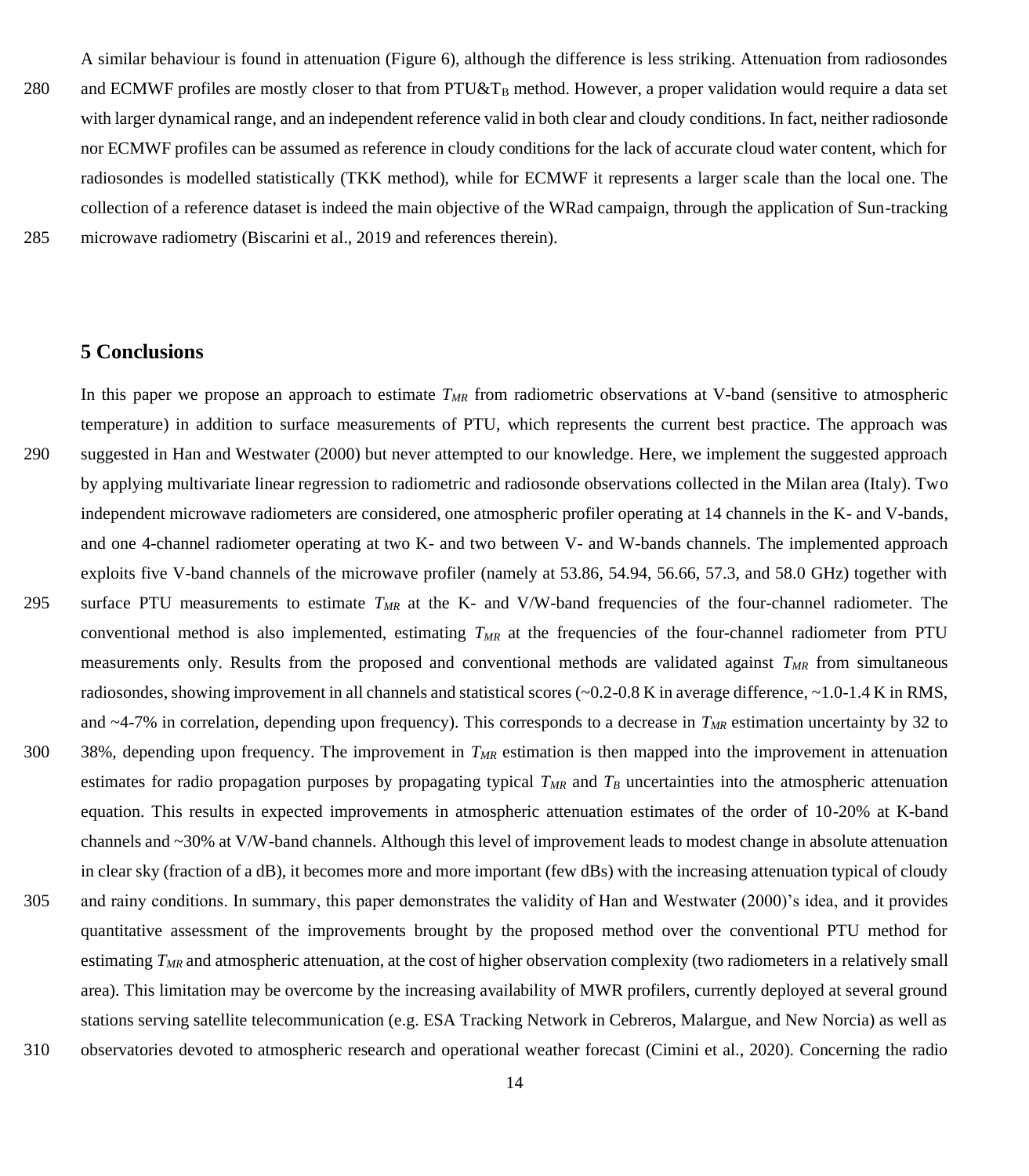propagation purposes, future work will include the application of the proposed method to the dataset collected within the ESA WRad campaign (Aug. 2019 - Aug. 2021) to further validate the improvements in the atmospheric attenuation estimates in whole sky conditions, eventually contributing to the future assessment of V/W-band link budget for Earth-satellite telecommunication.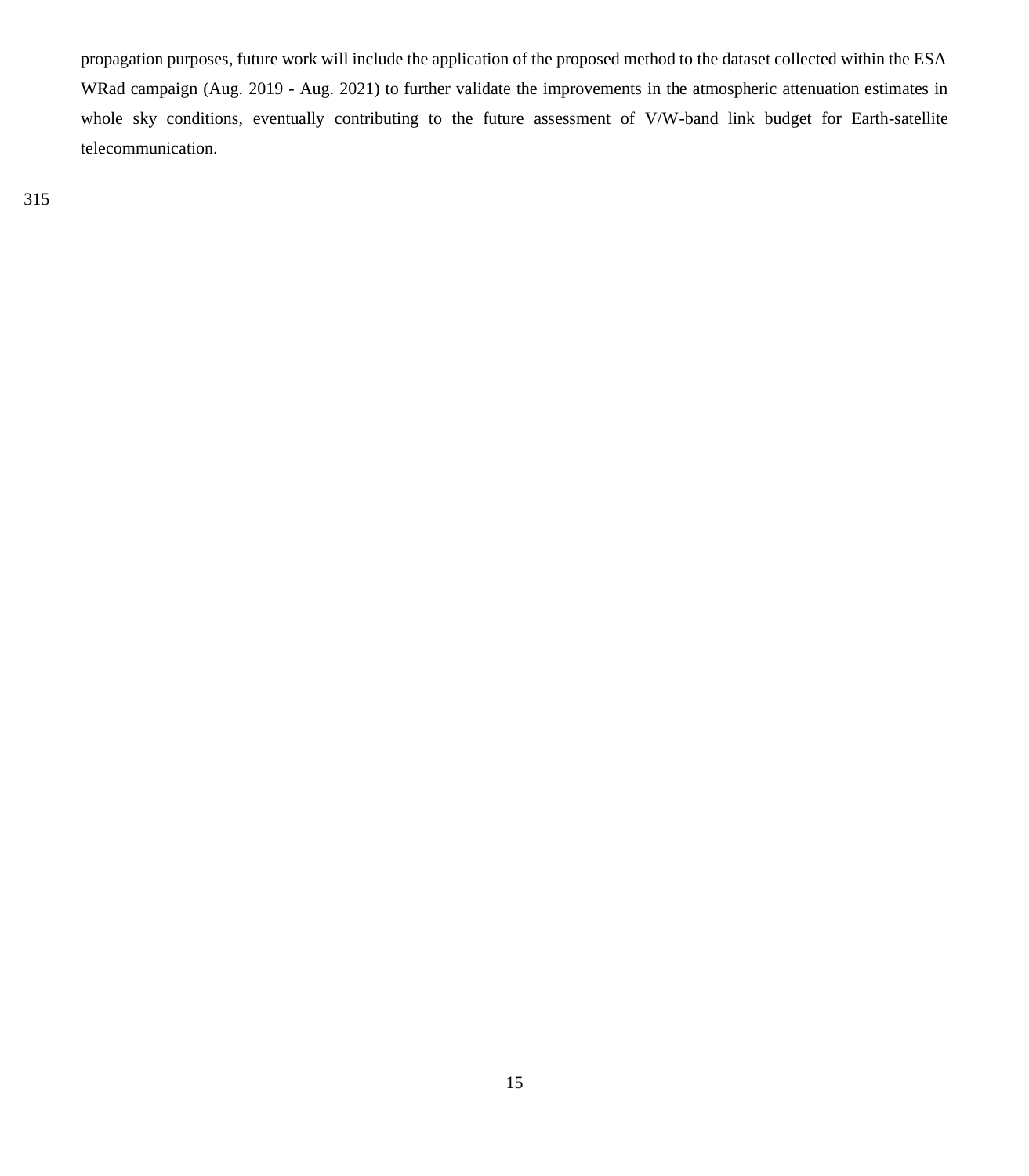## **Appendix A - Coefficients for multivariate multiple linear regression**

Multivariate multiple linear regression (Bevington and Robinson, 2003) is used here to estimate *TMR* at four frequencies (23.8, 31.4, 72.5, 82.5 GHz). To clarify, note that the term multivariate refers to statistical models that have more than one dependent

320 or outcome variable (predictands), while multiple (or multivariable) refers to statistical models that have more than one independent or input variable (predictors) (e.g., Hidalgo & Goodman, 2013). Following Cimini et al. (2006), and references therein, a general equation for the multivariate multiple linear regression between  $\hat{\mathbf{x}}$  (vector of predictands) and **v** (vector of predictors) is:

$$
\hat{\mathbf{x}} = \mathbf{x}_0 + \mathbf{D}(\mathbf{y} - \mathbf{y}_0) \tag{A1}
$$

$$
325 \qquad \mathbf{D} = \mathbf{C}_{\mathbf{xy}} \mathbf{C}_{\mathbf{yy}}^{-1} \tag{A2}
$$

where **D** is the matrix of linear regression coefficients, and  $x_0$ ,  $y_0$ ,  $C_{xy}$  and  $C_{yy}$  are estimated from the training set (*a priori* knowledge) respectively as the mean values for  $x$  and  $y$ , the covariance matrix of simultaneous  $x$  and  $y$ , and the autocovariance matrix of **y**. In this work, the predictands  $\hat{\mathbf{x}}$  are  $T_{MR}$  at four frequencies. Thus, for any measured *k*-dimension vector of predictors  $y_i$ , the estimated  $T_{MR}$  for each channel *j* is:

330 
$$
\hat{T}_{MR_i}(j) = x_0(j) + \sum_{l=1}^{k} D_{l,j} (y_i(l) - y_0(l))
$$
 (A3)

In this study, two versions are implemented with different sets of predictors. The first version considers three variables as predictors (*k*=3): air pressure, temperature, and relative humidity (PTU) measured by standard meteorological sensors. The second version considers eight variables as predictors  $(k=8)$ : the three PTU readings and in addition  $T_B$  at five V-band channels (53.86, 54.94, 56.66, 57.3, 58.0 GHz). From the training set, we obtain the following values for  $x_0$ , indicating the mean  $T_{MR}$ 335 (K) at 4 frequencies:

$$
\mathbf{v}_1 = \begin{bmatrix} 275.67 & 272.01 & 271.66 & 274.60 \end{bmatrix} \quad (K)
$$

$$
x_0 = [275.07 \ 272.01 \ 271.00 \ 274.00] \quad (K)
$$

While  $x_0$  is the same for the two versions of multivariate multiple linear regression, both  $y_0$  and **D** depend on the number of predictors. For the first version **y** contains the mean PTU measurements, a vector of 3 components, and **D** is as in Table A.1:

$$
\mathbf{y_0} = [1003 \ 288.82 \ 0.71] \quad (\text{mb}, \, \text{K}, \, \frac{\%}{100}).
$$

340 For the second version, **y** contains the PTU measurements and  $T<sub>B</sub>$  at five V-band channels, i.e. a vector of 8 components, and **D** is as in Table A.2:

 $y_0 = [276.85 \ 284.71 \ 287.07 \ 287.13 \ 287.02 \ 1003 \ 288.82 \ 0.71]$  (K, K, K, K, K, mb, K, %/100).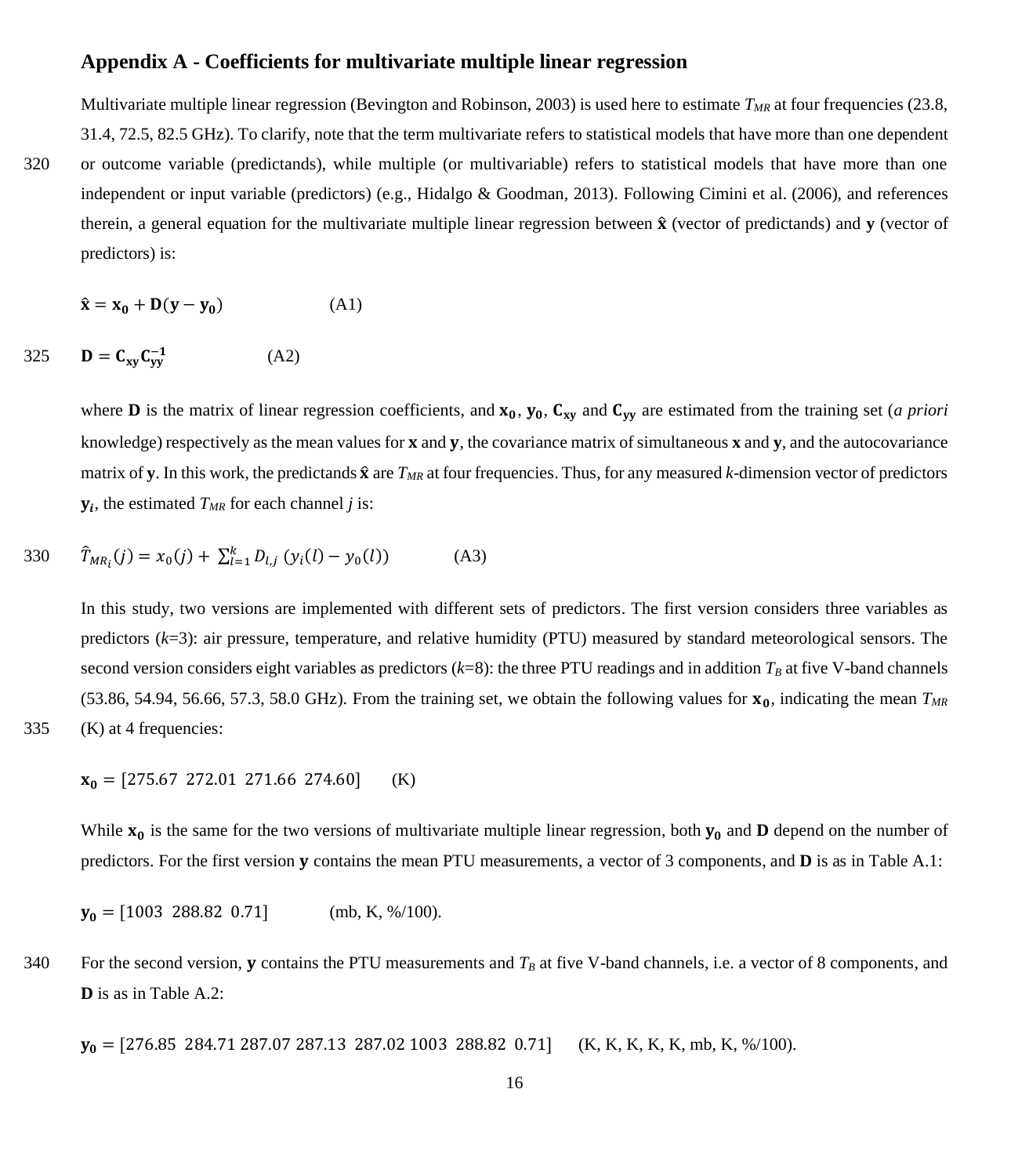**Table A1: D for multivariate multiple linear regression Eq.(A1-A2) to estimate** *TMR* **from PTU only. First row and column indicate**  345 **respectively the corresponding frequency channel and predictor.**

| <b>Frequency</b><br>(GHz) | 23.8   | 31.4   | 72.5   | 82.5   | <b>Predictor (Units)</b> |
|---------------------------|--------|--------|--------|--------|--------------------------|
|                           | 0.145  | 0.140  | 0.098  | 0.128  | P(mb)                    |
|                           | 0.946  | 0.986  | 1.018  | 1.050  | T(K)                     |
|                           | 12.021 | 14.862 | 17.656 | 16.786 | RH (%/100)               |

Table A2: D for multivariate multiple linear regression Eq.(A1-A2) to estimate  $T_{MR}$  from PTU &  $T_B$  at five V-band channels. First **row and column indicate respectively the corresponding frequency channel and predictor.**

| <b>Frequency</b><br>(GHz) | 23.8     | 31.4     | 72.5     | 82.5     | <b>Predictor (Units)</b> |
|---------------------------|----------|----------|----------|----------|--------------------------|
|                           | 0.403    | 0.690    | 1.173    | 0.810    | $T_{B\,53GHz}$ (K)       |
|                           | 0.555    | 0.258    | $-0.273$ | 0.083    | $T_{B\,54GHz}$ (K)       |
|                           | 0.195    | $-0.082$ | $-0.280$ | $-0.111$ | $T_{B\,56GHz}$ (K)       |
|                           | $-0.140$ | $-0.146$ | $-0.037$ | $-0.134$ | $T_B$ 57GHz (K)          |
|                           | $-0.268$ | $-0.150$ | 0.002    | $-0.095$ | $T_B$ 58GHz (K)          |
|                           | 0.066    | 0.052    | $-0.013$ | 0.036    | P(mb)                    |
|                           | 0.286    | 0.491    | 0.508    | 0.569    | T(K)                     |
|                           | 4.412    | 6.899    | 7.863    | 8.584    | RH (%/100)               |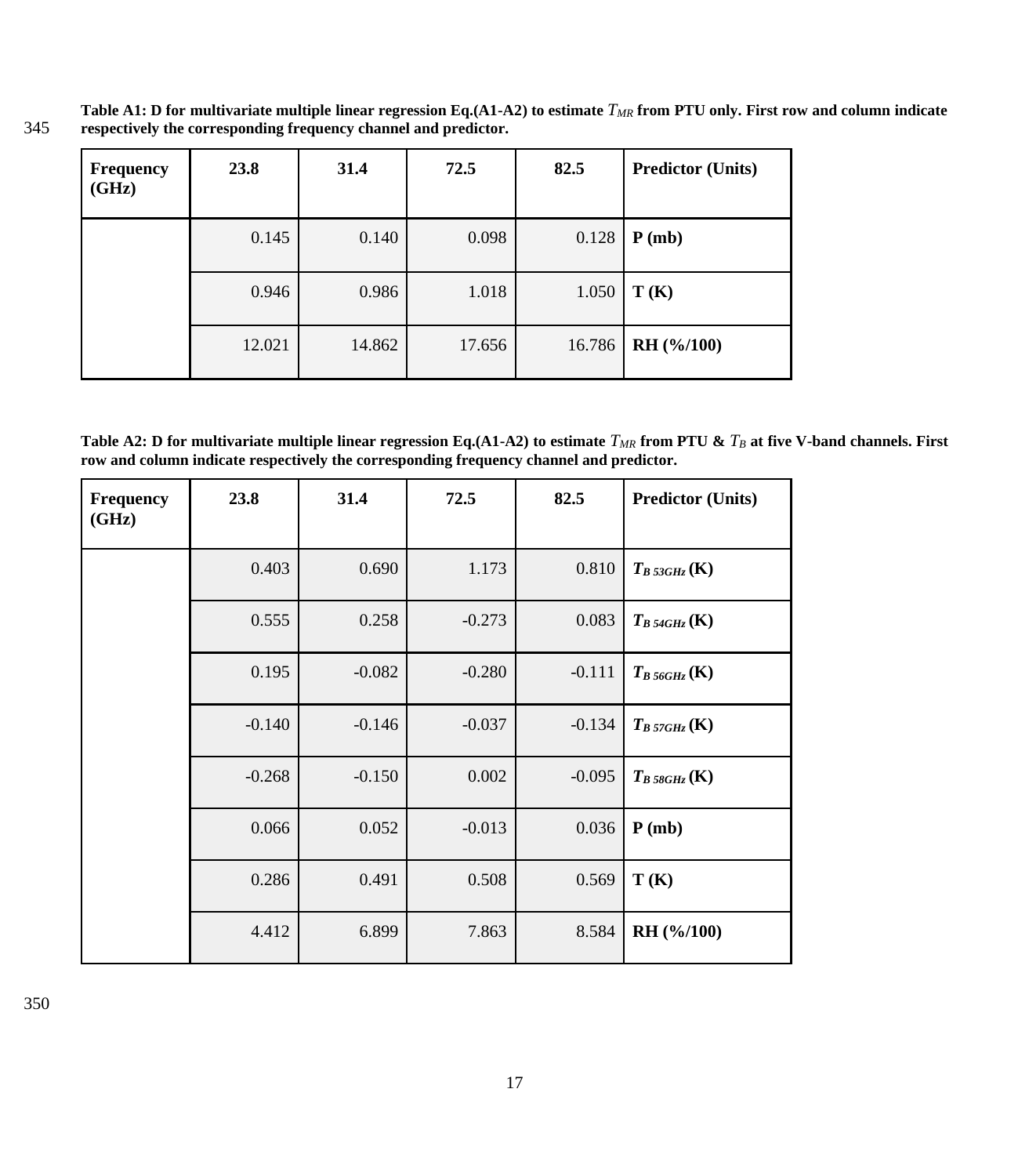### **Acknowledgements**

This research was funded by the European Space Agency (ESA) as part of the WRad project (ESA Contract No. 4000125141/18/NL/AF). Support from COST - European Cooperation in Science and Technology [\(www.cost.eu\)](http://www.cost.eu/) - Action

355 CA18235 "PROBE" is also acknowledged.

#### **References**

Acosta R. J., J. A. Nessel, R. N. Simons, M. J. Zemba, J. R. Morse, and J. M. Budinger, W/V-Band RF Propagation Experiment<br>Design. 18<sup>th</sup> Ka and Broadband Communication Conference. available online: Design, 18<sup>th</sup> Ka and Broadband Communication Conference, available online: 360 [https://ntrs.nasa.gov/archive/nasa/casi.ntrs.nasa.gov/20120016067.pdf,](https://ntrs.nasa.gov/archive/nasa/casi.ntrs.nasa.gov/20120016067.pdf) last access: 31 July 2020, Ottawa, Canada, 24 Sep. 2012.

Bevington P. R. and D. Keith Robinson, Data Reduction and Error Analysis for the Physical Sciences (3rd Edition), ISBN 0- 07-247227-8, McGraw-Hill, 2003.

Biscarini M., M. Montopoli, F.S. Marzano, Evaluation of High-Frequency Channels for Deep-Space Data Transmission Using 365 Radiometeorological Model Forecast, IEEE Transactions on Antennas and Propagation, vol. 65, n. 3, pp. 1311-1320, 2017

Biscarini M., L. Milani, M. Montopoli, K. De Sanctis, S. Di Fabio, K.M. Magde, G.A. Brost, and F.S. Marzano, Exploiting Tropospheric Measurements From Sun-Tracking Radiometer for Radiopropagation Models at Centimeter and Millimeter Wave, IEEE J. of Selected Topics in Applied Earth Observations and Remote Sensing, vol. 12, n. 6, pp. 1697-1708, 2019.

Biscarini M. and F. S. Marzano, Generalized Parametric Prediction Model of the Mean Radiative Temperature for Microwave 370 Slant Paths in All-Weather Condition, IEEE Transactions on Antennas and Propagation, vol. 68, no. 2, pp. 1031-1043, Feb. 2020.

Bonifazi C., M. Ruggieri, M. Pratesi, A. Salome, G. Varacalli, A. Paraboni, and E. Saggese, The DAVID satellite mission of the Italian Space Agency: High rate data transmission to Internet at W and Ka bands, IEEE International Conference on, vol. 5. IEEE, pp. 3022–3026, 2002.

375 Cianca E., T. Rossi, A. Yahalom, Y. Pinhasi, J. Farserotu, and C. Sacchi, EHF for Satellite Communications: The New Broadband Frontier, Proceedings of the IEEE, vol. 99, no. 11, pp. 1858–1881, Nov. 2011.

Cimini, D., Haeffelin, M., Kotthaus, S. et al. Towards the profiling of the atmospheric boundary layer at European scale introducing the COST Action PROBE. Bull. of Atmos. Sci. & Technol. 1, 23–42 (2020)[. https://doi.org/10.1007/s42865-020-](https://doi.org/10.1007/s42865-020-00003-8) [00003-8](https://doi.org/10.1007/s42865-020-00003-8)

380 Cimini D., L. Luini, A. Alyosef, F. S. Marzano, C. Riva, F. Di Paola, F. Romano, Are microwave profilers useful to improve atmospheric attenuation estimates for radio propagation purposes?, 11th International Symposium on Tropospheric Profiling, Toulouse (France), 20-24 May, 2019.

Cimini, D., Rosenkranz, P. W., Tretyakov, M. Y., Koshelev, M. A., and Romano, F.: Uncertainty of atmospheric microwave absorption model: impact on ground-based radiometer simula- tions and retrievals, Atmos. Chem. Phys., 18, 15231–15259, 385 https://doi.org/10.5194/acp-18-15231-2018, 2018.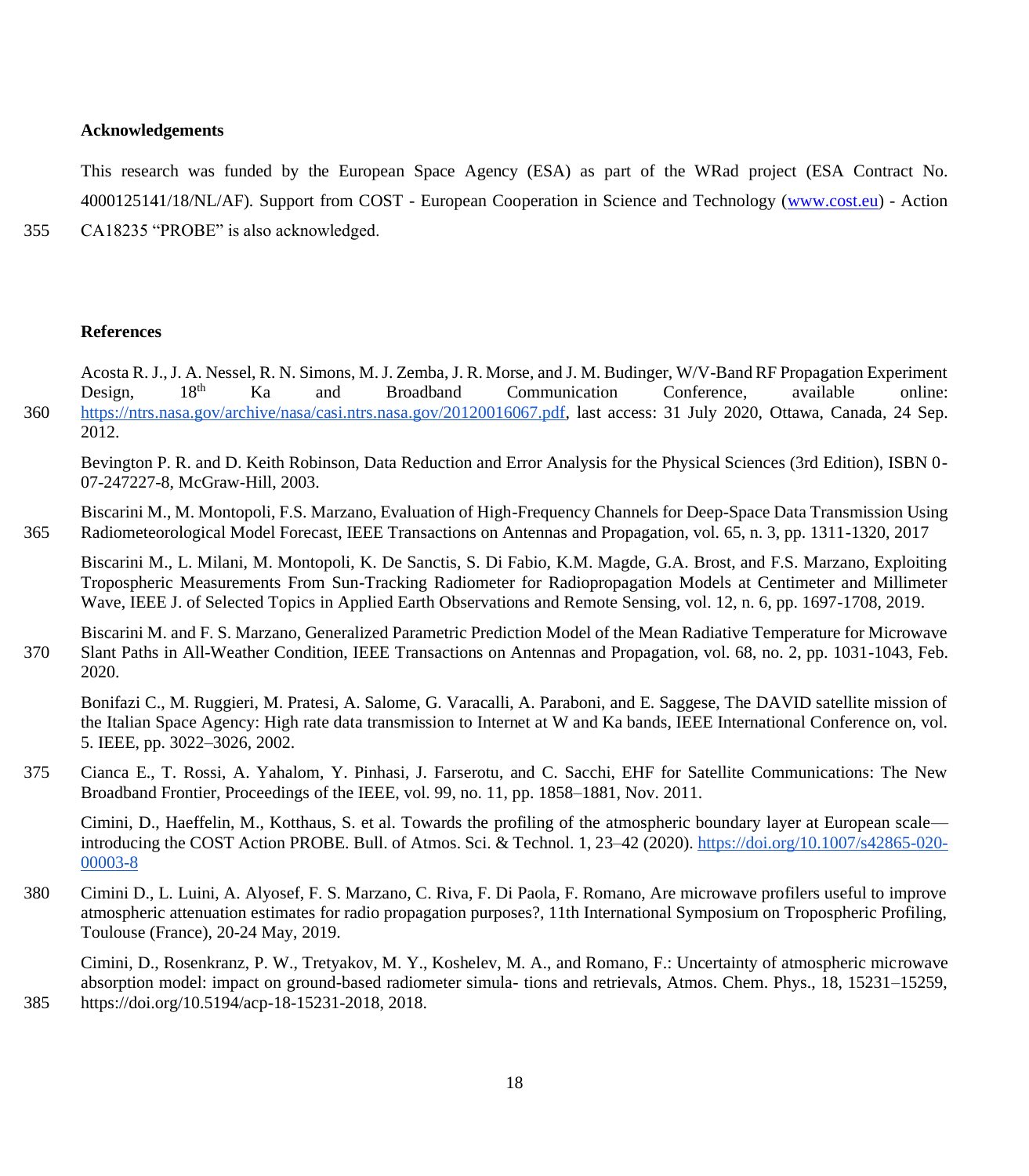Cimini, D., T. J. Hewison, L. Martin, J. Güldner, C. Gaffard and F. S. Marzano, Temperature and humidity profile retrievals from ground-based microwave radiometers during TUC, Meteorologische Zeitschrift, Vol. 15, No. 1, 45-56, doi: 10.1127/0941-2948/2006/0099, 2006.

Cimini, D., E. R. Westwater, Y. Han, and S. J. Keihm: Accuracy of Ground-based Microwave Radiometer and Balloon-Borne 390 Measurements During WVIOP2000 Field Experiment, IEEE Transactions on Geoscience and Remote Sensing, Vol. 41, n. 11, pp. 2605-2615, 2003.

Crane R., Propagation phenomena affecting satellite communication systems operating in the centimeter and millimeter wavelength bands, Proceedings of the IEEE, vol. 59, no. 2, pp. 173–188, 1971.

Emrick R., P. Cruz, N. B. Carvalho, S. Gao, R. Quay, and P. Waltereit, The Sky's the Limit: Key Technology and Market 395 Trends in Satellite Communications, IEEE Microwave Magazine, vol. 15, no. 2, pp. 65–78, Mar. 2014.

Han Y. and E. R. Westwater, Analysis and improvement of tipping calibration for ground-based microwave radiometers, IEEE Trans. Geosci. Remote Sensing, vol. 38, pp. 1260–1276, May 2000.

Hidalgo B, Goodman M. Multivariate or multivariable regression? Am. J. Public Health, 103(1), 39-40. doi:10.2105/AJPH.2012.300897, 2013.

400 Janssen M. A., Atmospheric Remote Sensing by Microwave Radiometry. New York: Wiley, 1993.

Jebril A., M. Lucente, M. Ruggieri, and T. Rossi, WAVE-a new satellite mission in W-band, in Aerospace Conference, IEEE, pp. 870–879, 2005.

Jebril A., M. Lucente, E. Re, T. Rossi, M. Ruggieri, C. Sacchi, and V. Dainelli, Perspectives of W-Band for Space Communications, IEEE, 2007.

405 Liebe, H. J.: MPM – An atmospheric millimeter wave propagation model, Int. J. Infrared Milli., 10, 631–650, https://doi.org/10.1007/BF01009565, 1989.

Luini L., C. Riva, R. Nebuloni, M. Mauri, J. Nessel and A. Fanti, Calibration and use of microwave radiometers in multiplesite EM wave propagation experiments, 12<sup>th</sup> European Conference on Antennas and Propagation (EuCAP 2018), London, 2018, pp. 1-5, doi: 10.1049/cp.2018.0906.

410 Luini L., C. Riva, C. Capsoni, A. Martellucci, Attenuation in non rainy conditions at millimeter wavelengths: assessment of a procedure, IEEE Transactions on Geoscience and Remote Sensing, pp. 2150-2157, Vol. 45, Issue 7, July 2007.

Maral G., M. Bousquet, and Z. Sun, Satellite communications systems: systems, techniques and technology, 5th ed. Chichester, West Sussex, U.K: John Wiley, oCLC: ocn317921066, 2009.

Martner B. E., D. B. Wuertz, B. B. Stankov, R. G. Strauch, E. R. Westwater, K. S. Gage, W. L. Ecklund, C. L. Martin, and W.

415 F. Dabberdt, An evaluation of wind profiler, RASS, and microwave radiometer performance, Bull. Amer. Meteorol. Soc., vol. 74, pp. 599–616, 1993.

Martellucci A., Total Water Vapour and Cloud liquid Retrieval coefficients for Radiometric Measurements in Cabauw, The Netherlands, ESA Technical Note TEC-EEP/2007144 ver. 1.0, 2007.

Marzano F.S., E. Fionda, and P. Ciotti, A neural network approach to precipitation intensity and extinction retrieval by ground-420 based passive microwave technique, J. Hydrology, ISSN: 0022-1694, DOI: 10.1016/j.hydrol.2005.11.42, vol. 328, pp. 121- 131, 2006.

Marzano F.S., Predicting antenna noise temperature due to rain clouds at microwave and millimeter-wave frequencies, IEEE Trans. Antennas and Propagat., ISSN: 0018-926X, vol. 55, n. 7, pp. 2022-2031, 2007